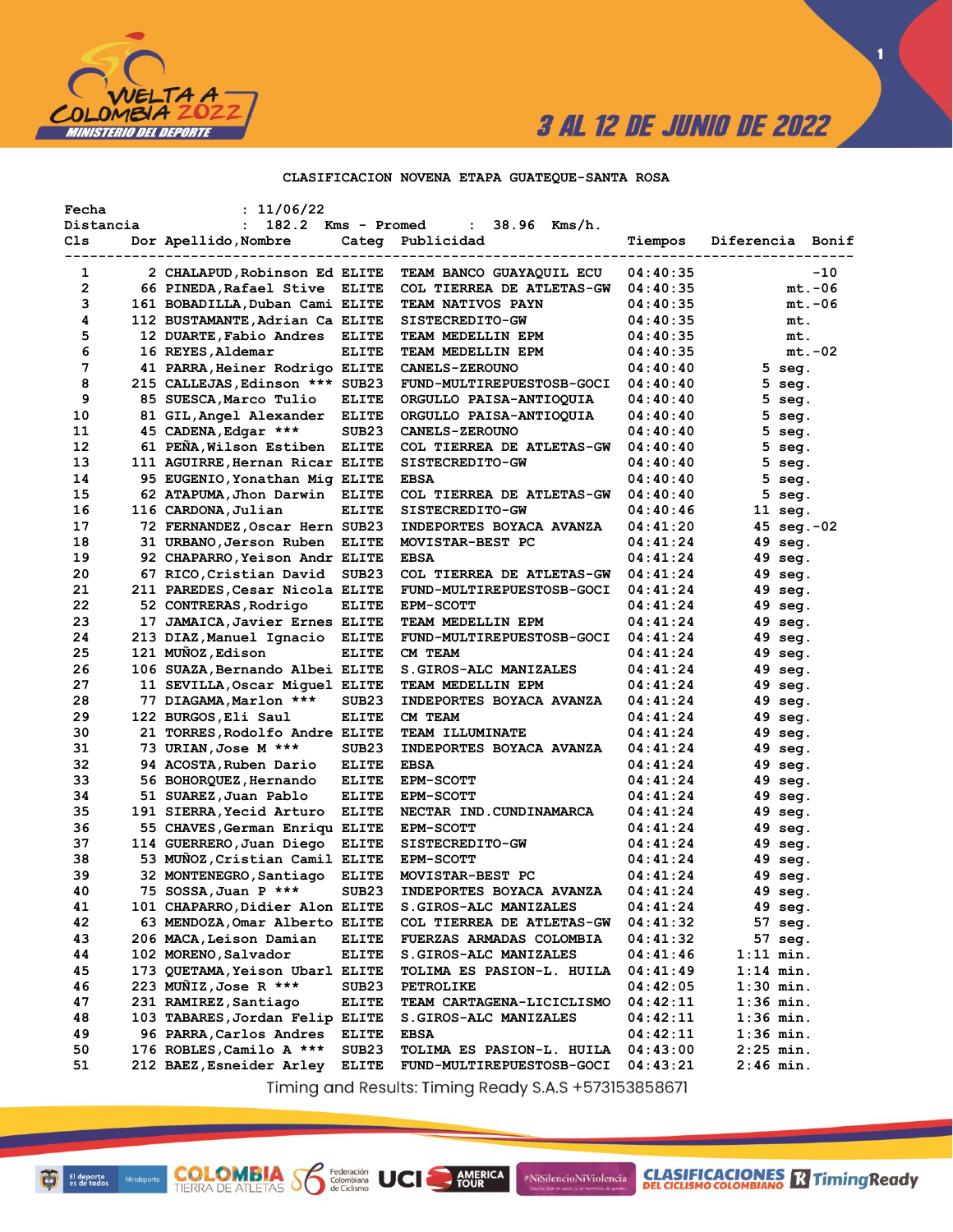

 $\overline{\mathbf{2}}$ 

### CLASIFICACION NOVENA ETAPA GUATEQUE-SANTA ROSA

| Fecha     | : 11/06/22                      |                   |                                   |          |                                                       |
|-----------|---------------------------------|-------------------|-----------------------------------|----------|-------------------------------------------------------|
| Distancia | $\mathbf{L}$                    |                   | 182.2 Kms - Promed : 38.96 Kms/h. |          |                                                       |
| Cls       | Dor Apellido,Nombre             |                   | Categ Publicidad                  | Tiempos  | Diferencia Bonif<br>--------------------------------- |
| 52        | 97 PIRA, Omar ***               | SUB23             | <b>EBSA</b>                       | 04:43:21 | $2:46$ min.                                           |
| 53        | 214 PEREZ, Wilmar Jahir         | <b>ELITE</b>      | FUND-MULTIREPUESTOSB-GOCI         | 04:43:21 | $2:46$ min.                                           |
| 54        | 152 LOPEZ, Luis                 | <b>ELITE</b>      | ALC LA VEGA-4WD-DELUXE            | 04:43:21 | $2:46$ min.                                           |
| 55        | 84 OSORIO, Juan Felipe          | <b>ELITE</b>      | ORGULLO PAISA-ANTIOQUIA           | 04:43:30 | $2:55$ min.                                           |
| 56        | 236 GUAVITA, Cesar D *** SUB23  |                   | TEAM CARTAGENA-LICICLISMO         | 04:43:31 | $2:56$ min.                                           |
| 57        | 64 QUIROZ, Oscar Adalber ELITE  |                   | COL TIERREA DE ATLETAS-GW         | 04:43:31 | $2:56$ min.                                           |
| 58        | 15 SANCHEZ, Brayan Stive ELITE  |                   | TEAM MEDELLIN EPM                 | 04:43:31 | $2:56$ min.                                           |
| 59        | 193 PEDRAZA, Walter Ferna ELITE |                   | NECTAR IND.CUNDINAMARCA           | 04:43:31 | $2:56$ min.                                           |
| 60        | 105 RINCON, Yeison Alejan ELITE |                   | S.GIROS-ALC MANIZALES             | 04:43:32 | $2:57$ min.                                           |
| 61        | 166 ALONSO, John ***            | SUB <sub>23</sub> | TEAM NATIVOS PAYN                 | 04:44:11 | $3:36$ min.                                           |
| 62        | 44 CORTE, Eduardo               | <b>ELITE</b>      | <b>CANELS-ZEROUNO</b>             | 04:44:11 | $3:36$ min.                                           |
| 63        | 5 GUTIERREZ, Carlos Alb ELITE   |                   | TEAM BANCO GUAYAQUIL ECU          | 04:44:11 | $3:36$ min.                                           |
| 64        | 91 ORTEGA, Robinson Arma ELITE  |                   | <b>EBSA</b>                       | 04:44:11 | $3:36$ min. $-09$                                     |
| 65        | 195 HERNANDEZ, Rafael           | <b>ELITE</b>      | NECTAR IND. CUNDINAMARCA          | 04:44:11 | $3:36$ min.                                           |
| 66        | 4 HUERA, Richard Roland ELITE   |                   | TEAM BANCO GUAYAQUIL ECU          | 04:44:16 | $3:41$ min.-01                                        |
| 67        | 104 MARTINEZ, Luis Miquel ELITE |                   | S.GIROS-ALC MANIZALES             | 04:45:15 | $4:40$ min.                                           |
| 68        | 57 RODRIGUEZ, John Ander ELITE  |                   | EPM-SCOTT                         | 04:45:15 | $4:40$ min.                                           |
| 69        | 23 CASTIBLANCO, Jorge Ca ELITE  |                   | <b>TEAM ILLUMINATE</b>            | 04:45:54 | $5:19$ min. $-02$                                     |
| 70        | 113 GOMEZ, David Santiago ELITE |                   | SISTECREDITO-GW                   | 04:46:46 | $6:11$ min.                                           |
| 71        | 115 MARTINEZ, Juan Esteba ELITE |                   | <b>SISTECREDITO-GW</b>            | 04:46:46 | $6:11$ min.                                           |
| 72        | 22 SARMIENTO, Johnatan F ELITE  |                   | <b>TEAM ILLUMINATE</b>            | 04:46:46 | $6:11$ min.                                           |
| 73        | 13 OCAMPO, Victor Alejan ELITE  |                   | TEAM MEDELLIN EPM                 | 04:48:28 | $7:53$ min.                                           |
| 74        | 141 ROMERO, Carlos Andres SUB23 |                   | HERRERA SPORT ROPA DEPORT         | 05:04:07 | $23:32$ min.                                          |
| 75        | 246 GOMEZ, Hernan Dario         | <b>ELITE</b>      | <b>FUNDACION TEAM RECAPI</b>      | 05:04:07 | $23:32$ min.                                          |
| 76        | 74 PATINO, Edwin Alejand SUB23  |                   | INDEPORTES BOYACA AVANZA          | 05:04:07 | $23:32$ min.                                          |
| 77        | 135 CIFUENTES, Fabian Sti ELITE |                   | CONSTRU ZEA-EL FARO ELECT         | 05:04:07 | $23:32$ min.                                          |
| 78        | 132 VARGAS, Jhon Jairo          | <b>ELITE</b>      | CONSTRU ZEA-EL FARO ELECT         | 05:04:07 | $23:32$ min.                                          |
| 79        | 156 JULAJUJ, Elex Rony          | <b>ELITE</b>      | ALC LA VEGA-4WD-DELUXE            | 05:04:07 | $23:32$ min.                                          |
| 80        | 154 CANASTUJ, Jose David ELITE  |                   | ALC LA VEGA-4WD-DELUXE            | 05:04:07 | $23:32$ min.                                          |
| 81        | 197 MORENO, Juan J ***          | SUB <sub>23</sub> | NECTAR IND.CUNDINAMARCA           | 05:04:07 | $23:32$ min.                                          |
| 82        | 185 GONZALEZ, Jersson *** SUB23 |                   | AMPRO-CERVEZAANDINA               | 05:04:07 | $23:32$ min.                                          |
| 83        | 14 OYOLA, Robigzon Leand ELITE  |                   | TEAM MEDELLIN EPM                 | 05:04:07 | $23:32$ min.                                          |
| 84        | 3 HARO, Steven Wilson           | <b>ELITE</b>      | TEAM BANCO GUAYAQUIL ECU          | 05:04:07 | $23:32$ min.                                          |
| 85        | 1 HERNANDEZ,Jose Tito           | <b>ELITE</b>      | TEAM BANCO GUAYAQUIL ECU          | 05:04:07 | $23:32$ min.                                          |
| 86        | 33 PANTOJA, Cesar ***           | SUB23             | MOVISTAR-BEST PC                  | 05:04:07 | $23:32$ min.                                          |
| 87        | 6 QUINTEROS, Alexis Ben ELITE   |                   | TEAM BANCO GUAYAQUIL ECU          | 05:04:07 | $23:32$ min.                                          |
| 88        | 36 CAICEDO, Pablo               | <b>ELITE</b>      | MOVISTAR-BEST PC                  | 05:04:07 | $23:32$ min.                                          |
| 89        | 196 FORERO, Juan Sebastia ELITE |                   | NECTAR IND. CUNDINAMARCA          | 05:04:07 | $23:32$ min.                                          |
| 90        | 123 ANGARITA, Marvin Orla ELITE |                   | CM TEAM                           | 05:04:07 | $23:32$ min.                                          |
| 91        | 216 BLANCO, Lukas ***           | SUB <sub>23</sub> | FUND-MULTIREPUESTOSB-GOCI         | 05:04:07 | $23:32$ min.                                          |
| 92        | 7 TORO, Alexander               | <b>ELITE</b>      | TEAM BANCO GUAYAQUIL ECU          | 05:04:07 | 23:32 min.                                            |
| 93        | 165 SANCHEZ, Yerzon Eduar ELITE |                   | TEAM NATIVOS PAYN                 | 05:04:07 | $23:32$ min.                                          |
| 94        | 54 OCHOA, Diego Antonio         | <b>ELITE</b>      | <b>EPM-SCOTT</b>                  | 05:04:07 | $23:32$ min.                                          |
| 95        | 65 SOTO, Nelson Andres          | <b>ELITE</b>      | COL TIERREA DE ATLETAS-GW         | 05:04:07 | 23:32 min.                                            |
| 96        | 221 RUBIANO, Miguel Angel ELITE |                   | PETROLIKE                         | 05:04:07 | $23:32$ min.                                          |
| 97        | 253 GARCIA, Edgar ***           | SUB <sub>23</sub> | <b>DEPORMUNDO</b>                 | 05:04:07 | 23:32 min.                                            |
| 98        | 192 GARZON, Marlon David        | <b>ELITE</b>      | NECTAR IND. CUNDINAMARCA          | 05:04:07 | $23:32$ min.                                          |
| 99        | 164 CUESTA, Steven Manuel ELITE |                   | <b>TEAM NATIVOS PAYN</b>          | 05:04:07 | $23:32$ min.                                          |
| 100       | 76 UMBA, Juan Alejandro         | SUB <sub>23</sub> | INDEPORTES BOYACA AVANZA          | 05:17:52 | $37:17$ min.                                          |
| 101       | 174 CERQUERA, William Ant ELITE |                   | <b>TOLIMA ES PASION-L. HUILA</b>  | 05:17:52 | 37:17 min.                                            |
| 102       | 233 ARZUAGA, Julio Jose         | SUB23             | TEAM CARTAGENA-LICICLISMO         | 05:19:02 | 38:27 min.                                            |
| 103       | 232 POSSO, Eduardo J ***        | SUB <sub>23</sub> | TEAM CARTAGENA-LICICLISMO         | 05:19:02 | 38:27 min.                                            |

Timing and Results: Timing Ready S.A.S +573153858671

AMERICA

#NiSilencioNiViolencia

**COLOMBIA S** 

Federación<br>Colombiana<br>de Ciclismo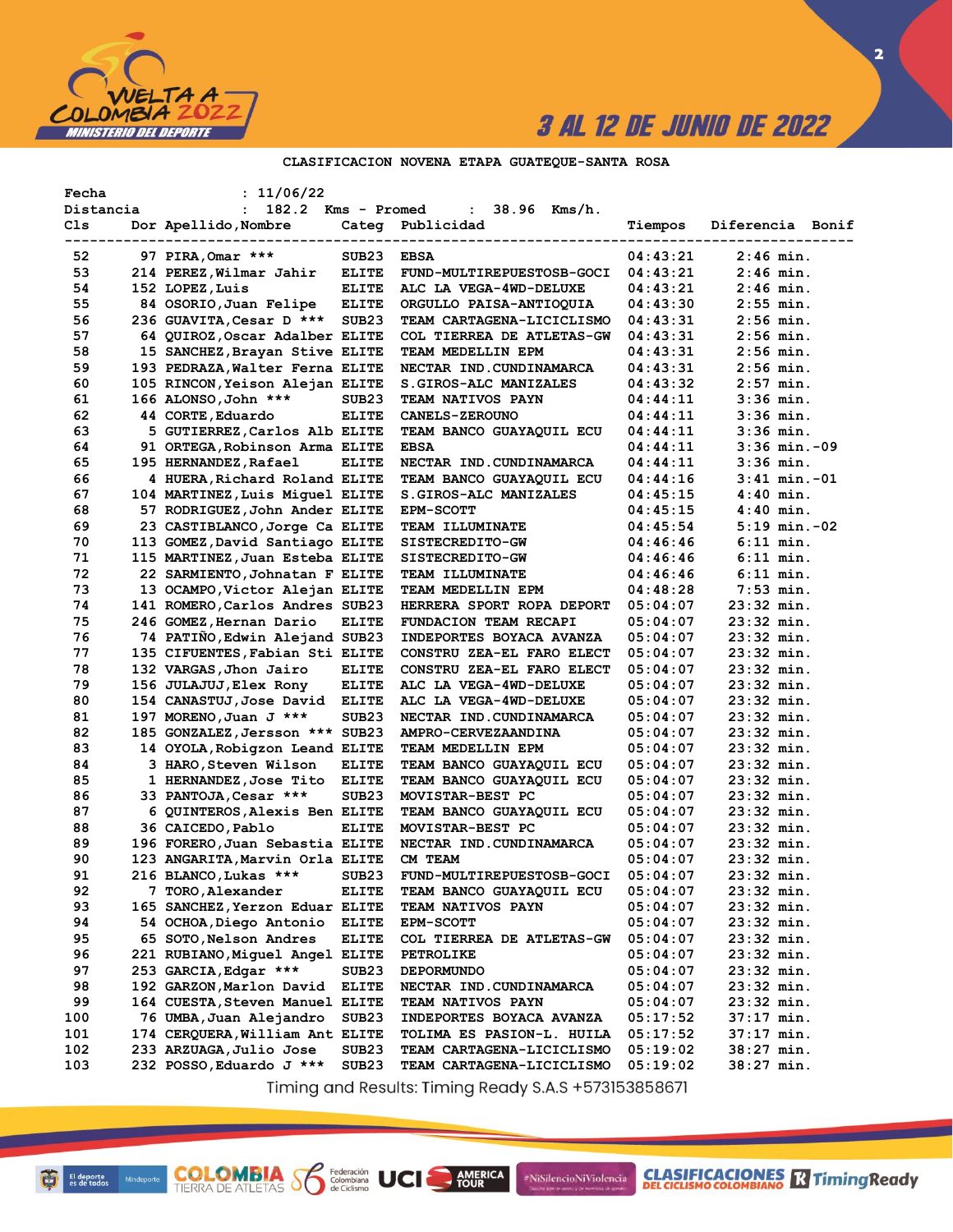

**3**

**Corredores clasificados : 103**

#### **CORREDORES RETIRADOS EN LA ETAPA**

| $- -$ |                                           |                                 |            |
|-------|-------------------------------------------|---------------------------------|------------|
|       | 107 CHIA, Luis Carlos                     | ELITE S.GIROS-ALC MANIZALES     | <b>DNF</b> |
| $- -$ | 145 VALBUENA, Mario ***                   | SUB23 HERRERA SPORT ROPA DEPORT | <b>DNF</b> |
| $- -$ | 222 GRANADOS, David S *** SUB23 PETROLIKE |                                 | <b>DNF</b> |

**CLASIFICACION SUB23 DE LA ETAPA**

| 67<br>77 | 215 CALLEJAS, Edinson *** SUB23<br>45 CADENA, Edgar ***<br>72 FERNANDEZ, Oscar Hern SUB23<br>RICO, Cristian David<br>DIAGAMA, Marlon ***<br>73 URIAN, Jose M ***<br>75 SOSSA, Juan P ***<br>223 MUÑIZ, Jose R ***<br>176 ROBLES, Camilo A ***<br>97 PIRA, Omar *** | SUB <sub>23</sub><br>SUB <sub>23</sub><br>SUB <sub>23</sub><br>SUB <sub>23</sub><br>SUB <sub>23</sub><br>SUB <sub>23</sub><br>SUB <sub>23</sub> | FUND-MULTIREPUESTOSB-GOCI 04:40:40<br><b>CANELS-ZEROUNO</b><br>INDEPORTES BOYACA AVANZA<br>COL TIERREA DE ATLETAS-GW<br>INDEPORTES BOYACA AVANZA<br>INDEPORTES BOYACA AVANZA<br>INDEPORTES BOYACA AVANZA<br>PETROLIKE<br>TOLIMA ES PASION-L. HUILA | 04:40:40<br>04:41:20<br>04:41:24<br>04:41:24<br>04:41:24<br>04:41:24<br>04:42:05<br>04:43:00 | $1:25$ min.                        | seg.<br>mt.<br>$40$ seg.<br>44 seg.<br>44 seg.<br>44 seg.<br>44 seg.                                   |
|----------|--------------------------------------------------------------------------------------------------------------------------------------------------------------------------------------------------------------------------------------------------------------------|-------------------------------------------------------------------------------------------------------------------------------------------------|----------------------------------------------------------------------------------------------------------------------------------------------------------------------------------------------------------------------------------------------------|----------------------------------------------------------------------------------------------|------------------------------------|--------------------------------------------------------------------------------------------------------|
|          |                                                                                                                                                                                                                                                                    |                                                                                                                                                 |                                                                                                                                                                                                                                                    |                                                                                              |                                    |                                                                                                        |
|          |                                                                                                                                                                                                                                                                    |                                                                                                                                                 |                                                                                                                                                                                                                                                    |                                                                                              |                                    |                                                                                                        |
|          |                                                                                                                                                                                                                                                                    |                                                                                                                                                 |                                                                                                                                                                                                                                                    |                                                                                              |                                    |                                                                                                        |
|          |                                                                                                                                                                                                                                                                    |                                                                                                                                                 |                                                                                                                                                                                                                                                    |                                                                                              |                                    |                                                                                                        |
|          |                                                                                                                                                                                                                                                                    |                                                                                                                                                 |                                                                                                                                                                                                                                                    |                                                                                              |                                    |                                                                                                        |
|          |                                                                                                                                                                                                                                                                    |                                                                                                                                                 |                                                                                                                                                                                                                                                    |                                                                                              |                                    |                                                                                                        |
|          |                                                                                                                                                                                                                                                                    |                                                                                                                                                 |                                                                                                                                                                                                                                                    |                                                                                              |                                    |                                                                                                        |
|          |                                                                                                                                                                                                                                                                    |                                                                                                                                                 |                                                                                                                                                                                                                                                    |                                                                                              |                                    |                                                                                                        |
|          |                                                                                                                                                                                                                                                                    |                                                                                                                                                 |                                                                                                                                                                                                                                                    |                                                                                              | $2:20$ min.                        |                                                                                                        |
|          |                                                                                                                                                                                                                                                                    | SUB <sub>23</sub>                                                                                                                               | <b>EBSA</b>                                                                                                                                                                                                                                        | 04:43:21                                                                                     | $2:41$ min.                        |                                                                                                        |
|          | 236 GUAVITA, Cesar D ***                                                                                                                                                                                                                                           | SUB <sub>23</sub>                                                                                                                               | TEAM CARTAGENA-LICICLISMO                                                                                                                                                                                                                          | 04:43:31                                                                                     | $2:51$ min.                        |                                                                                                        |
|          | 166 ALONSO, John ***                                                                                                                                                                                                                                               | SUB <sub>23</sub>                                                                                                                               | TEAM NATIVOS PAYN                                                                                                                                                                                                                                  | 04:44:11                                                                                     | $3:31$ min.                        |                                                                                                        |
|          | 141 ROMERO, Carlos Andres SUB23                                                                                                                                                                                                                                    |                                                                                                                                                 | HERRERA SPORT ROPA DEPORT                                                                                                                                                                                                                          | 05:04:07                                                                                     | $23:27$ min.                       |                                                                                                        |
|          | 74 PATINO, Edwin Alejand SUB23                                                                                                                                                                                                                                     |                                                                                                                                                 | INDEPORTES BOYACA AVANZA                                                                                                                                                                                                                           | 05:04:07                                                                                     | $23:27$ min.                       |                                                                                                        |
| 197      | MORENO, Juan $J$ ***                                                                                                                                                                                                                                               | SUB <sub>23</sub>                                                                                                                               | NECTAR IND. CUNDINAMARCA                                                                                                                                                                                                                           | 05:04:07                                                                                     | $23:27$ min.                       |                                                                                                        |
|          | 185 GONZALEZ, Jersson ***                                                                                                                                                                                                                                          | SUB23                                                                                                                                           | AMPRO-CERVEZAANDINA                                                                                                                                                                                                                                | 05:04:07                                                                                     | $23:27$ min.                       |                                                                                                        |
|          | 33 PANTOJA, Cesar ***                                                                                                                                                                                                                                              | SUB <sub>23</sub>                                                                                                                               | MOVISTAR-BEST PC                                                                                                                                                                                                                                   | 05:04:07                                                                                     | $23:27$ min.                       |                                                                                                        |
|          |                                                                                                                                                                                                                                                                    | SUB <sub>23</sub>                                                                                                                               | FUND-MULTIREPUESTOSB-GOCI                                                                                                                                                                                                                          | 05:04:07                                                                                     |                                    |                                                                                                        |
|          |                                                                                                                                                                                                                                                                    | SUB <sub>23</sub>                                                                                                                               | <b>DEPORMUNDO</b>                                                                                                                                                                                                                                  | 05:04:07                                                                                     |                                    |                                                                                                        |
|          |                                                                                                                                                                                                                                                                    | SUB <sub>23</sub>                                                                                                                               | INDEPORTES BOYACA AVANZA                                                                                                                                                                                                                           | 05:17:52                                                                                     |                                    |                                                                                                        |
|          |                                                                                                                                                                                                                                                                    | SUB <sub>23</sub>                                                                                                                               | TEAM CARTAGENA-LICICLISMO                                                                                                                                                                                                                          | 05:19:02                                                                                     |                                    |                                                                                                        |
|          |                                                                                                                                                                                                                                                                    |                                                                                                                                                 |                                                                                                                                                                                                                                                    |                                                                                              |                                    |                                                                                                        |
|          |                                                                                                                                                                                                                                                                    | 216 BLANCO, Lukas ***<br>253 GARCIA, Edgar ***<br>76 UMBA, Juan Alejandro<br>233 ARZUAGA, Julio Jose                                            |                                                                                                                                                                                                                                                    | SUB <sub>23</sub>                                                                            | TEAM CARTAGENA-LICICLISMO 05:19:02 | $23:27$ min.<br>$23:27$ min.<br>$37:12$ min.<br>$38:22$ min.<br>38:22 min.<br>232 POSSO, Eduardo J *** |

#### **CLASIFICACION POR EQUIPOS DE LA ETAPA**

|    | COL TIERREA DE ATLETAS-GW $14:01:55$    |              |       |  |
|----|-----------------------------------------|--------------|-------|--|
| 2  | $SISTECREDITO-GW$ 14:02:01 a 6          |              |       |  |
| 3  | TEAM MEDELLIN EPM $14:02:34$ a          |              | 39    |  |
| 4  | FUND-MULTIREPUESTOSB-GOCI 14:03:28 a    |              | 1:33  |  |
| 5  | $14:03:28$ a<br><b>EBSA</b>             |              | 1:33  |  |
| 6  | INDEPORTES BOYACA AVANZA 14:04:08 a     |              | 2:13  |  |
| 7  | $14:04:12$ a<br><b>EPM-SCOTT</b>        |              | 2:17  |  |
| 8  | S.GIROS-ALC MANIZALES 14:04:34 a        |              | 2:39  |  |
| 9  | ORGULLO PAISA-ANTIOQUIA 14:04:50 a      |              | 2:55  |  |
| 10 | $14:05:31$ a<br><b>CANELS-ZEROUNO</b>   |              | 3:36  |  |
| 11 | TEAM BANCO GUAYAQUIL ECU 14:09:02 a     |              | 7:07  |  |
| 12 | NECTAR IND.CUNDINAMARCA 14:09:06 a 7:11 |              |       |  |
| 13 | TEAM ILLUMINATE 14:14:04 a 12:09        |              |       |  |
| 14 | MOVISTAR-BEST PC                        | $14:26:55$ a | 25:00 |  |
| 15 | CM TEAM                                 | $14:26:55$ a | 25:00 |  |
| 16 |                                         |              | 26:58 |  |
| 17 | TOLIMA ES PASION-L. HUILA 14:42:41 a    |              | 40:46 |  |
| 18 | TEAM CARTAGENA-LICICLISMO               | $14:44:44$ a | 42:49 |  |
| 19 | ALC LA VEGA-4WD-DELUXE $14:51:35$ a     |              | 49:40 |  |

**COLOMBIA**<br>TIERRA DE ATLETAS **S** Se Ciclismo

Timing and Results: Timing Ready S.A.S +573153858671

AMERICA

#NiSilencioNiViolencia

**CLASIFICACIONES R** Timing Ready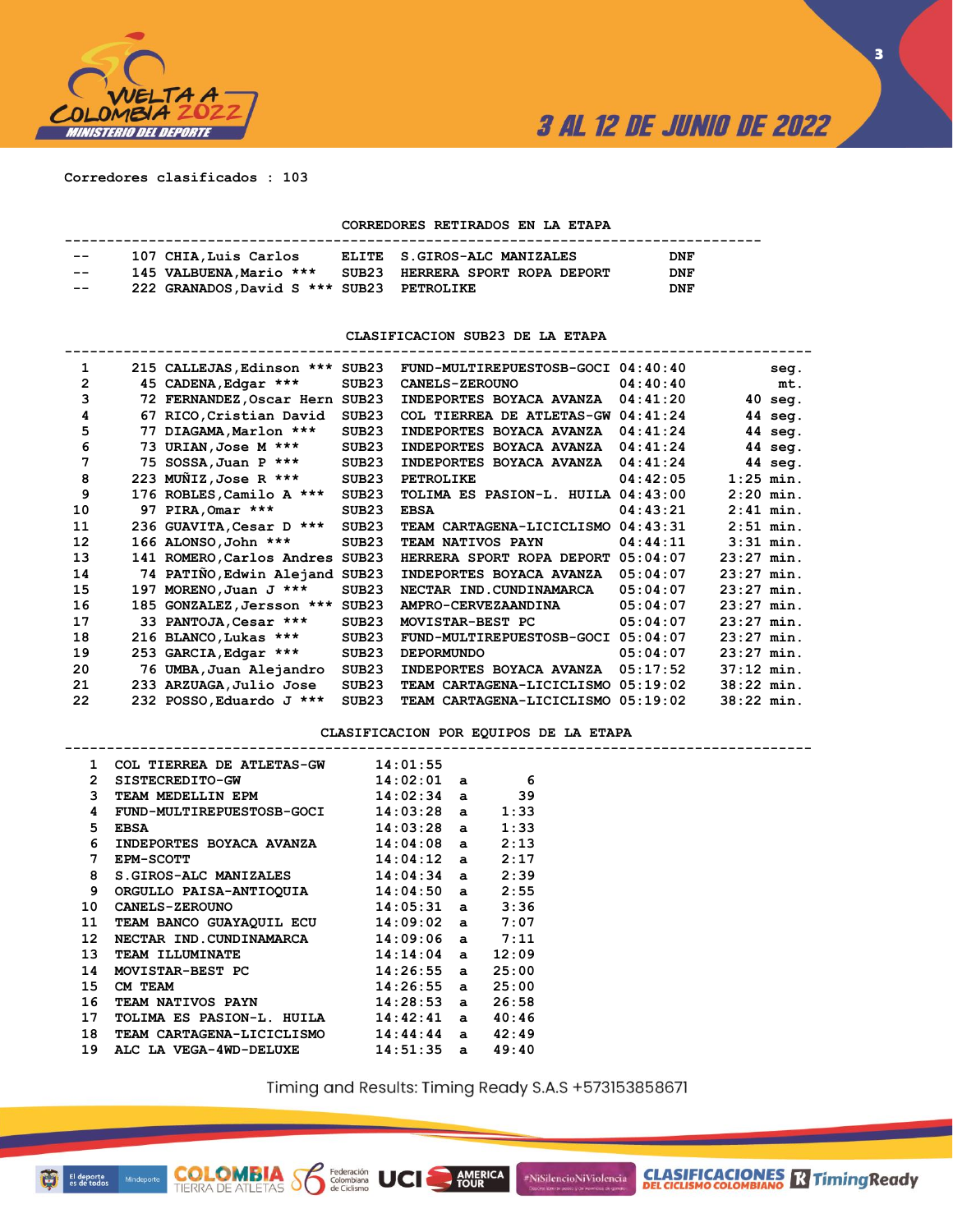

**4**

#### **PASOS DE LA MONTAÑA**

 **Paso de Montaña 1ª : Alto Del Sisga ------------------------------------------------------------------- 32 MONTENEGRO Santiago MOVISTAR-BEST PC 10 pts 72 FERNANDEZ Oscar Hern INDEPORTES BOYACA 8 pts**  CANELS-ZEROUNO 6 pts  **161 BOBADILLA Duban Cami TEAM NATIVOS PAYN 4 pts 55 CHAVES German Enriqu EPM-SCOTT 2 pts 111 AGUIRRE Hernan Ricar SISTECREDITO-GW 1 pts Paso de Montaña 3ª : Alto De Ventaquemada ------------------------------------------------------------------- 91 ORTEGA Robinson Arma EBSA 4 pts 32 MONTENEGRO Santiago MOVISTAR-BEST PC 3 pts 45 CADENA Edgar \*\*\* CANELS-ZEROUNO 2 pts 161 BOBADILLA Duban Cami TEAM NATIVOS PAYN 1 pts Paso de Montaña 3ª : Alto Del Moral ------------------------------------------------------------------- 91 ORTEGA Robinson Arma EBSA 4 pts** 

**-----------------------------------------------------------------------**

| 4 HUERA Richard Roland  | TEAM BANCO GUAYAO      | 3 pts |
|-------------------------|------------------------|-------|
| 23 CASTIBLANCO Jorge Ca | <b>TEAM ILLUMINATE</b> | 2 pts |
| 11 SEVILLA Oscar Miquel | TEAM MEDELLIN EPM      | 1 pts |

**-----------------------------------------------------------------------**

#### **Paso de Montaña 3ª : Alto De Malterias**

**COLOMBIA**<br>TIERRA DE ATLETAS **Solombiana** 

|  | 116 CARDONA Julian     | <b>SISTECREDITO-GW</b>  | 4 pts |
|--|------------------------|-------------------------|-------|
|  | 12 DUARTE Fabio Andres | TEAM MEDELLIN EPM       | 3 pts |
|  | 66 PINEDA Rafael Stive | COL TIERREA DE AT 2 pts |       |
|  | 16 REYES Aldemar       | TEAM MEDELLIN EPM 1 pts |       |

#### **PASOS DE LAS METAS VOLANTES**

 **Meta Volante de : Choconta ------------------------------------------------------------------- 91 ORTEGA Robinson Arma EBSA 3 pts 161 BOBADILLA Duban Cami TEAM NATIVOS PAYN 2 pts 16 REYES Aldemar TEAM MEDELLIN EPM 1 pts Meta Volante de : Villapinzon ------------------------------------------------------------------- 91 ORTEGA Robinson Arma EBSA 3 pts 72 FERNANDEZ Oscar Hern INDEPORTES BOYACA 2 pts 16 REYES Aldemar TEAM MEDELLIN EPM 1 pts Meta Volante de : Green Hill ------------------------------------------------------------------- 91 ORTEGA Robinson Arma BBSA 23 CASTIBLANCO Jorge Ca TEAM ILLUMINATE 2 pts 4 HUERA Richard Roland TEAM BANCO GUAYAQ 1 pts** 

Timing and Results: Timing Ready S.A.S +573153858671

AMERICA

#NiSilencioNiViolencia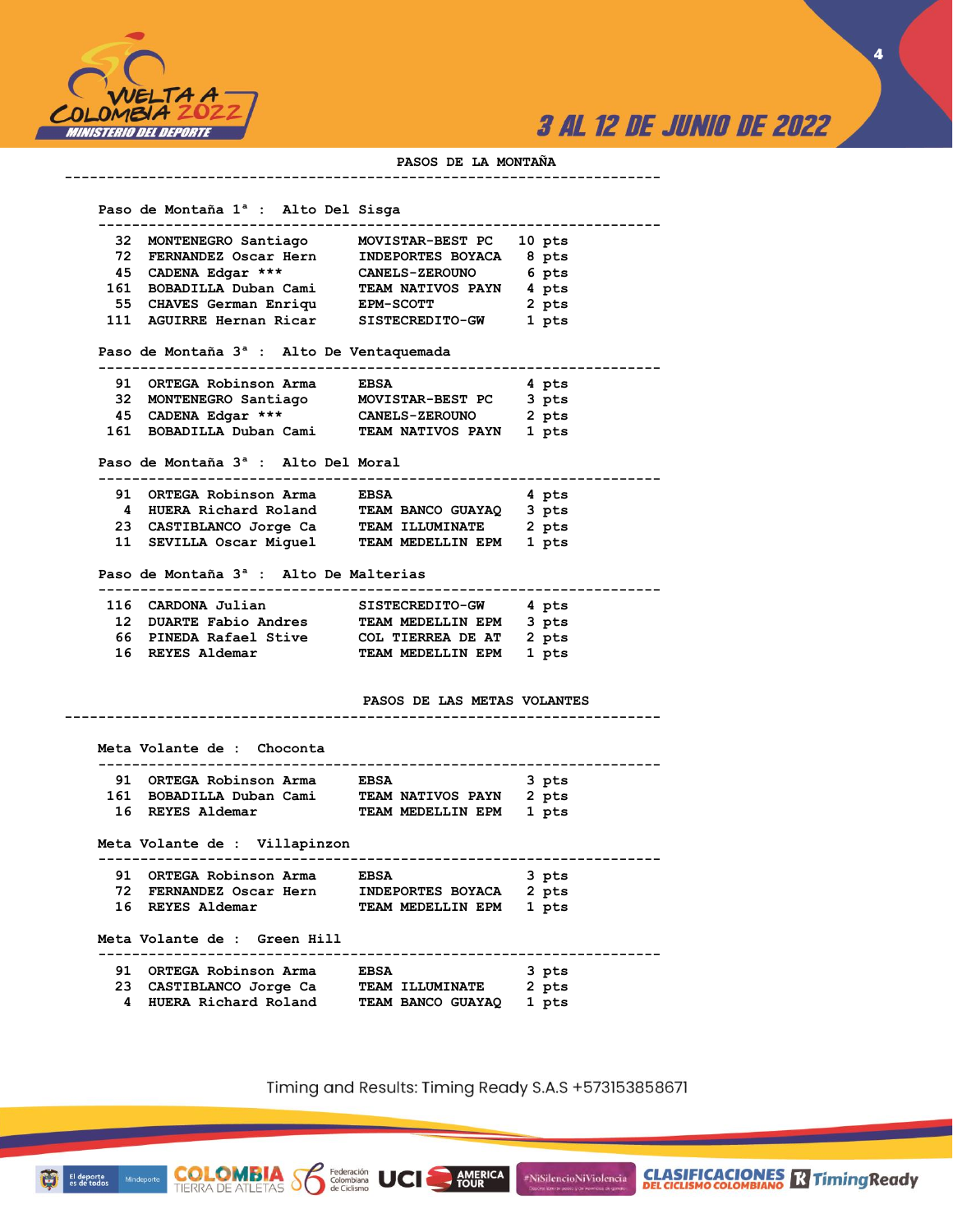

**5**

#### **CLASIFICACION POR PUNTOS DE LA ETAPA**

| 1              | 2               |                                             | CHALAPUD, Robinson Ed ELITE TEAM BANCO GUAYAQUIL ECU      |                                                                                                                                                                                                                                | 15 Pts |
|----------------|-----------------|---------------------------------------------|-----------------------------------------------------------|--------------------------------------------------------------------------------------------------------------------------------------------------------------------------------------------------------------------------------|--------|
| $\overline{2}$ | 66              |                                             | PINEDA, Rafael Stive ELITE COL TIERREA DE ATLETAS-GW      |                                                                                                                                                                                                                                | 12 Pts |
| 3              | 161             | BOBADILLA, Duban Cami ELITE                 | <b>TEAM NATIVOS PAYN</b>                                  |                                                                                                                                                                                                                                | 12 Pts |
| 4              | 91              | ORTEGA, Robinson Arma ELITE                 | <b>EBSA</b>                                               |                                                                                                                                                                                                                                | 9 Pts  |
| 5              | 112             | BUSTAMANTE, Adrian Ca ELITE SISTECREDITO-GW |                                                           | and the Second Second Second Second Second Second Second Second Second Second Second Second Second Second Second Second Second Second Second Second Second Second Second Second Second Second Second Second Second Second Seco |        |
| 6              | 16              | REYES, Aldemar ELITE                        | TEAM MEDELLIN EPM                                         |                                                                                                                                                                                                                                | 8 Pts  |
| 7              | 12 <sup>1</sup> | DUARTE, Fabio Andres ELITE                  | TEAM MEDELLIN EPM                                         | 2. The Prince of the Prince of the Prince of the Prince of the Prince of the Prince of the Prince of the Prince of the Prince of the Prince of the Prince of the Prince of the Prince of the Prince of the Prince of the Princ |        |
| 8              | 41              | PARRA, Heiner Rodrigo ELITE CANELS-ZEROUNO  |                                                           |                                                                                                                                                                                                                                | 5 Pts  |
| 9              |                 |                                             | 215 CALLEJAS, Edinson *** SUB23 FUND-MULTIREPUESTOSB-GOCI |                                                                                                                                                                                                                                | 4 Pts  |
| 10             | 85              | SUESCA, Marco Tulio ELITE                   | ORGULLO PAISA-ANTIOQUIA                                   |                                                                                                                                                                                                                                | 3 Pts  |
| 11             | 81              | GIL, Angel Alexander ELITE                  | ORGULLO PAISA-ANTIOQUIA                                   |                                                                                                                                                                                                                                | 2 Pts  |
| 12             | 72              | FERNANDEZ, Oscar Hern SUB23                 | INDEPORTES BOYACA AVANZA                                  |                                                                                                                                                                                                                                | 2 Pts  |
| 13             | 23              | CASTIBLANCO, Jorge Ca ELITE                 | <b>TEAM ILLUMINATE</b>                                    |                                                                                                                                                                                                                                | 2 Pts  |
| 14             | 4               |                                             | HUERA, Richard Roland ELITE TEAM BANCO GUAYAQUIL ECU      |                                                                                                                                                                                                                                | 1 Pts  |
|                |                 |                                             |                                                           |                                                                                                                                                                                                                                |        |

Timing and Results: Timing Ready S.A.S +573153858671

AMERICA

**UCI** 

#NiSilencioNiViolencia



**COLOMBIA**<br>TIERRA DE ATLETAS **S** a Ciclismo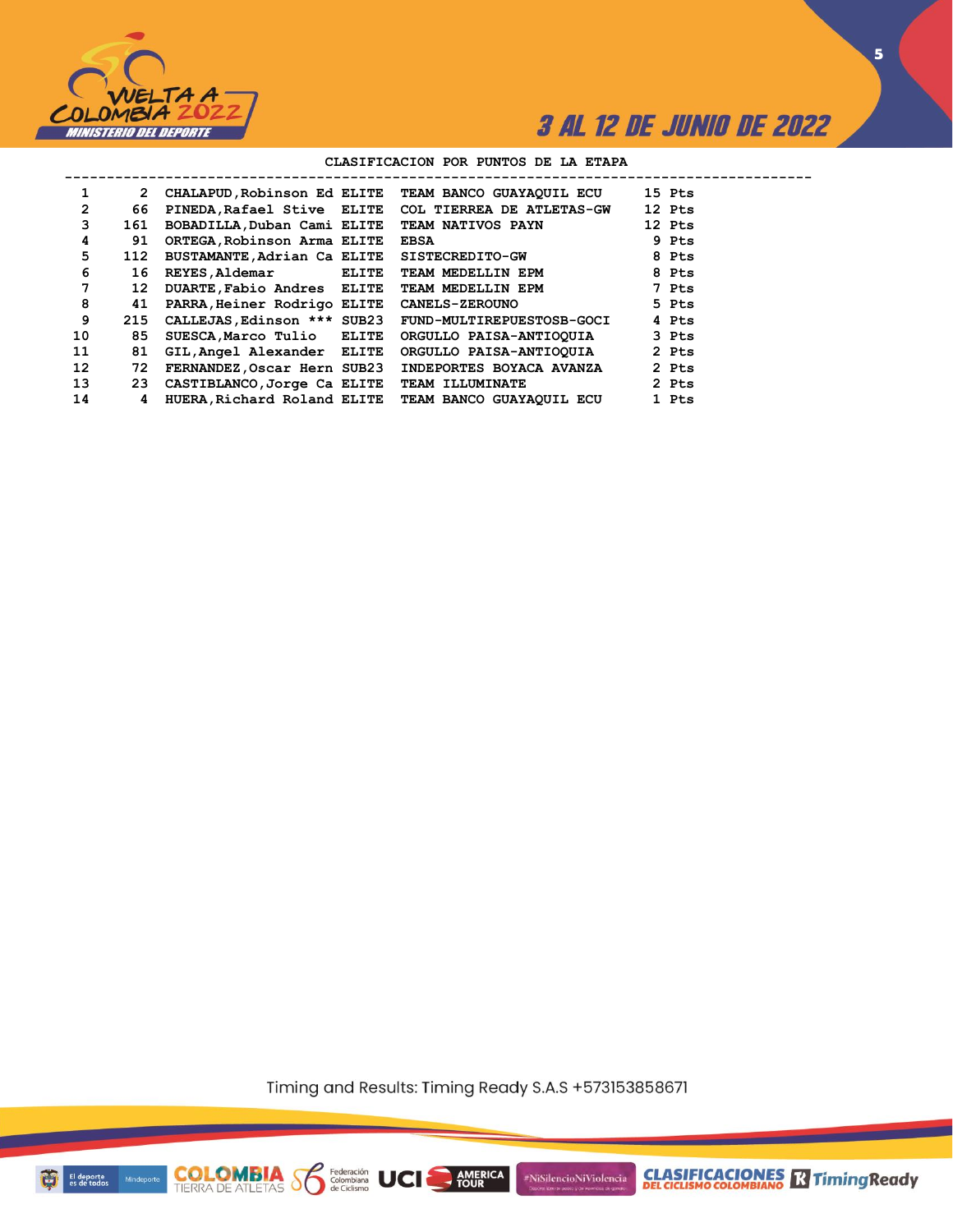

**CLASIFICACIONES R** Timing Ready

**6**

#### **CLASIFICACION GENERAL**

#### **DESPUES DE LA NOVENA ETAPA GUATEQUE-SANTA ROSA**

| Fecha   |                | : 11/06/22                                                |                   |                                 |                  |            |
|---------|----------------|-----------------------------------------------------------|-------------------|---------------------------------|------------------|------------|
|         |                | Distancia acumulada : 1386 Kms - Promed : 40.17 Kms/hora. |                   |                                 |                  |            |
| Cls     | Dor            | Apellido, Nombre                                          | Categ             | Publicidad                      | Tiempos          | Diferencia |
|         |                |                                                           |                   |                                 |                  |            |
| 1.-     | 12             | DUARTE, Fabio Andres                                      | <b>ELITE</b>      | TEAM MEDELLIN EPM               | $34:50:30-000$   |            |
| $2 -$   | 56             | BOHORQUEZ, Hernando                                       | <b>ELITE</b>      | <b>EPM-SCOTT</b>                | $34:52:18-000$ a | 1:48       |
| $3 -$   | 116            | CARDONA, Julian                                           | <b>ELITE</b>      | SISTECREDITO-GW                 | $34:53:40-000$ a | 3:10       |
| $4 -$   | 85             | SUESCA, Marco Tulio                                       | <b>ELITE</b>      | ORGULLO PAISA-ANTIOQUIA         | $34:53:50-000$ a | 3:20       |
| $5. -$  | 106            | SUAZA, Bernando Albeiro ELITE                             |                   | S.GIROS-ALC MANIZALES           | $34:54:13-000$ a | 3:43       |
| $6. -$  | 81             | GIL, Angel Alexander                                      | <b>ELITE</b>      | ORGULLO PAISA-ANTIOQUIA         | $34:54:22-000$ a | 3:52       |
| $7 -$   | 67             | RICO, Cristian David                                      | SUB <sub>23</sub> | COL TIERREA DE ATLETAS-GW       | $34:55:30-000$ a | 5:00       |
| $8 -$   | $\overline{2}$ | CHALAPUD, Robinson Edua ELITE                             |                   | TEAM BANCO GUAYAQUIL ECU        | $34:55:49-000$ a | 5:19       |
| $9 -$   | 61             | PEÑA, Wilson Estiben                                      | <b>ELITE</b>      | COL TIERREA DE ATLETAS-GW       | $34:56:00-000$ a | 5:30       |
| $10. -$ | 94             | ACOSTA, Ruben Dario                                       | <b>ELITE</b>      | <b>EBSA</b>                     | $34:56:29-000$ a | 5:59       |
| $11. -$ | 41             | PARRA, Heiner Rodrigo                                     | <b>ELITE</b>      | <b>CANELS-ZEROUNO</b>           | $34:56:32-000$ a | 6:02       |
| $12 -$  | 66             | PINEDA, Rafael Stive                                      | <b>ELITE</b>      | COL TIERREA DE ATLETAS-GW       | $34:58:21-000$ a | 7:51       |
| $13 -$  | 16             | REYES, Aldemar                                            | <b>ELITE</b>      | TEAM MEDELLIN EPM               | $34:59:56-000$ a | 9:26       |
| $14. -$ | 191            | SIERRA, Yecid Arturo                                      | <b>ELITE</b>      | NECTAR IND. CUNDINAMARCA        | $35:00:07-000$ a | 9:37       |
| $15. -$ | 32             | MONTENEGRO, Santiago                                      | <b>ELITE</b>      | MOVISTAR-BEST PC                | $35:00:16-000$ a | 9:46       |
| $16. -$ | 111            | AGUIRRE, Hernan Ricardo ELITE                             |                   | SISTECREDITO-GW                 | $35:00:41-000$ a | 10:11      |
| $17. -$ | 45             | CADENA, Edgar ***                                         | SUB <sub>23</sub> | <b>CANELS-ZEROUNO</b>           | $35:01:43-000$ a | 11:13      |
| $18. -$ | 52             | CONTRERAS, Rodrigo                                        | <b>ELITE</b>      | <b>EPM-SCOTT</b>                | $35:01:56-000$ a | 11:26      |
| $19. -$ | 161            | BOBADILLA, Duban Camilo ELITE                             |                   | <b>TEAM NATIVOS PAYN</b>        | $35:02:05-000$ a | 11:35      |
| $20 -$  | 101            | CHAPARRO, Didier Alonso ELITE                             |                   | S.GIROS-ALC MANIZALES           | $35:05:16-000$ a | 14:46      |
| $21. -$ | 112            | BUSTAMANTE, Adrian Cami ELITE                             |                   | SISTECREDITO-GW                 | $35:05:31-000$ a | 15:01      |
| $22 -$  | 11             | SEVILLA, Oscar Miquel                                     | <b>ELITE</b>      | TEAM MEDELLIN EPM               | $35:05:36-000$ a | 15:06      |
| $23 -$  | 215            | CALLEJAS, Edinson ***                                     | SUB <sub>23</sub> | FUND-MULTIREPUESTOSB-GOCI       | $35:05:49-000$ a | 15:19      |
| $24. -$ | 62             | ATAPUMA, Jhon Darwin                                      | <b>ELITE</b>      | COL TIERREA DE ATLETAS-GW       | 35:06:55-000 a   | 16:25      |
| $25. -$ | 84             | OSORIO, Juan Felipe                                       | <b>ELITE</b>      | ORGULLO PAISA-ANTIOQUIA         | $35:07:14-000$ a | 16:44      |
| $26. -$ | 53             | MUÑOZ, Cristian Camilo                                    | <b>ELITE</b>      | <b>EPM-SCOTT</b>                | $35:07:46-000$ a | 17:16      |
| $27 -$  | 5              | GUTIERREZ, Carlos Alber ELITE                             |                   |                                 |                  | 20:46      |
| $28 -$  |                |                                                           |                   | TEAM BANCO GUAYAQUIL ECU        | $35:11:16-000$ a | 20:53      |
|         | 72             | FERNANDEZ, Oscar Hernan SUB23                             |                   | INDEPORTES BOYACA AVANZA        | $35:11:23-000$ a |            |
| $29. -$ | 57             | RODRIGUEZ, John Anderso ELITE                             |                   | <b>EPM-SCOTT</b>                | $35:14:08-000$ a | 23:38      |
| $30 -$  | 176            | ROBLES, Camilo A ***                                      | SUB <sub>23</sub> | TOLIMA ES PASION-L. HUILA       | $35:18:39-000$ a | 28:09      |
| $31 -$  | 21             | TORRES, Rodolfo Andres                                    | <b>ELITE</b>      | <b>TEAM ILLUMINATE</b>          | $35:19:20-000$ a | 28:50      |
| $32 -$  | 17             | JAMAICA, Javier Ernesto ELITE                             |                   | TEAM MEDELLIN EPM               | $35:20:09-000$ a | 29:39      |
| $33 -$  | 223            | MUNIZ, Jose R ***                                         | SUB <sub>23</sub> | <b>PETROLIKE</b>                | $35:21:41-000$ a | 31:11      |
| $34. -$ | 211            | PAREDES, Cesar Nicolas                                    | <b>ELITE</b>      | FUND-MULTIREPUESTOSB-GOCI       | $35:21:48-000$ a | 31:18      |
| $35. -$ | 114            | GUERRERO, Juan Diego                                      | <b>ELITE</b>      | <b>SISTECREDITO-GW</b>          | $35:23:17-000$ a | 32:47      |
| $36. -$ | 212            | BAEZ, Esneider Arley                                      | <b>ELITE</b>      | FUND-MULTIREPUESTOSB-GOCI       | $35:27:08-000$ a | 36:38      |
| $37. -$ | 214            | PEREZ, Wilmar Jahir                                       | <b>ELITE</b>      | FUND-MULTIREPUESTOSB-GOCI       | $35:27:27-000$ a | 36:57      |
| $38 -$  | 15             | SANCHEZ, Brayan Stiven                                    | <b>ELITE</b>      | TEAM MEDELLIN EPM               | $35:28:17-000$ a | 37:47      |
| 39.-    | 77             | DIAGAMA, Marlon ***                                       | SUB <sub>23</sub> | <b>INDEPORTES BOYACA AVANZA</b> | $35:28:29-000$ a | 37:59      |
| $40 -$  | 206            | MACA, Leison Damian                                       | <b>ELITE</b>      | <b>FUERZAS ARMADAS COLOMBIA</b> | $35:30:13-000$ a | 39:43      |
| $41. -$ | 31             | URBANO, Jerson Ruben                                      | <b>ELITE</b>      | MOVISTAR-BEST PC                | $35:30:35-000$ a | 40:05      |
| $42. -$ | 91             | ORTEGA, Robinson Armand ELITE                             |                   | <b>EBSA</b>                     | $35:32:14-000$ a | 41:44      |
| $43. -$ | 121            | MUÑOZ, Edison                                             | <b>ELITE</b>      | <b>CM TEAM</b>                  | $35:34:04-000$ a | 43:34      |
| $44. -$ | 95             | EUGENIO, Yonathan Migue ELITE                             |                   | <b>EBSA</b>                     | $35:35:06-000$ a | 44:36      |
| 45.-    | 122            | BURGOS, Eli Saul                                          | <b>ELITE</b>      | CM TEAM                         | $35:35:29-000$ a | 44:59      |
| $46. -$ | 156            | <b>JULAJUJ</b> , Elex Rony                                | <b>ELITE</b>      | ALC LA VEGA-4WD-DELUXE          | $35:35:51-000$ a | 45:21      |
| $47. -$ | 73             | URIAN, Jose M ***                                         | SUB <sub>23</sub> | INDEPORTES BOYACA AVANZA        | $35:37:17-000$ a | 46:47      |
| $48. -$ | 113            | GOMEZ, David Santiago                                     | <b>ELITE</b>      | <b>SISTECREDITO-GW</b>          | $35:39:41-000$ a | 49:11      |
| $49. -$ | 14             | OYOLA, Robigzon Leandro ELITE                             |                   | TEAM MEDELLIN EPM               | $35:41:49-000$ a | 51:19      |
| $50. -$ | 102            | MORENO, Salvador                                          | <b>ELITE</b>      | S.GIROS-ALC MANIZALES           | $35:42:32-000$ a | 52:02      |

Timing and Results: Timing Ready S.A.S +573153858671

AMERICA

#NiSilencioNiViolencia

**COLOMBIA S6** 

Federación<br>Colombiana<br>de Ciclismo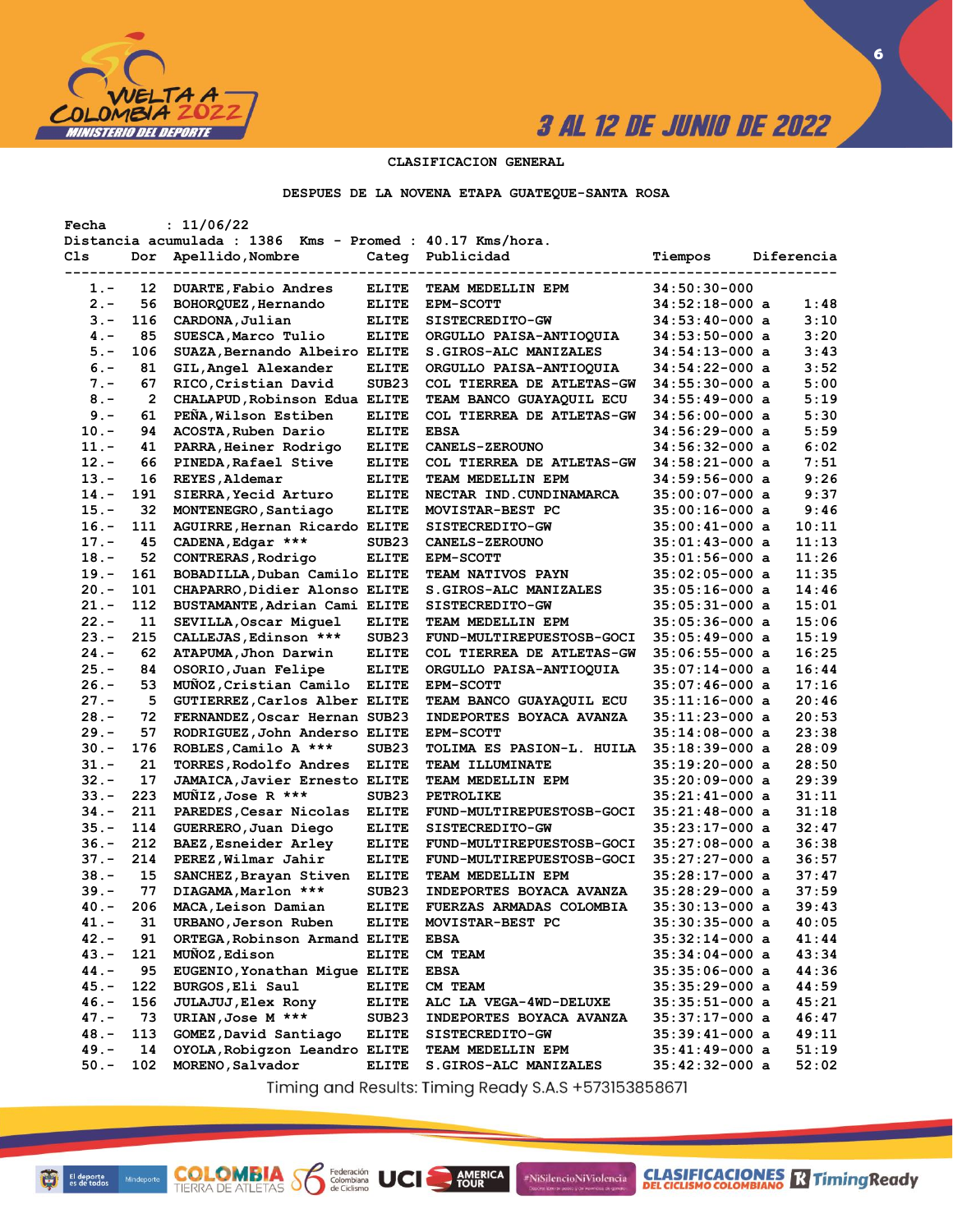

**7**

### **CLASIFICACION GENERAL**

#### **DESPUES DE LA NOVENA ETAPA GUATEQUE-SANTA ROSA**

| Fecha    |     | : 11/06/22                                                |                   |                                  |                            |
|----------|-----|-----------------------------------------------------------|-------------------|----------------------------------|----------------------------|
|          |     | Distancia acumulada : 1386 Kms - Promed : 40.17 Kms/hora. |                   |                                  |                            |
| Cls      | Dor | Apellido, Nombre                                          | Categ             | Publicidad                       | Tiempos<br>Diferencia      |
|          |     |                                                           |                   |                                  |                            |
| $51. -$  | 6   | QUINTEROS, Alexis Benja ELITE                             |                   | TEAM BANCO GUAYAQUIL ECU         | $35:45:01-000$ a<br>54:31  |
| $52 -$   | 63  | MENDOZA, Omar Alberto                                     | <b>ELITE</b>      | COL TIERREA DE ATLETAS-GW        | 54:32<br>$35:45:02-000$ a  |
| $53. -$  | 97  | PIRA, Omar ***                                            | SUB <sub>23</sub> | <b>EBSA</b>                      | 56:33<br>$35:47:03-000$ a  |
| $54. -$  | 115 | MARTINEZ, Juan Esteban                                    | <b>ELITE</b>      | SISTECREDITO-GW                  | 57:18<br>$35:47:48-000$ a  |
| $55. -$  | 55  | CHAVES, German Enrique                                    | <b>ELITE</b>      | <b>EPM-SCOTT</b>                 | 57:19<br>35:47:49-000 a    |
| $56. -$  | 13  | OCAMPO, Victor Alejandr ELITE                             |                   | TEAM MEDELLIN EPM                | 58:46<br>35:49:16-000 a    |
| $57. -$  | 236 | GUAVITA, Cesar D ***                                      | SUB <sub>23</sub> | TEAM CARTAGENA-LICICLISMO        | 35:51:27-000 a 1:00:57     |
| $58. -$  | 173 | <b>OUETAMA, Yeison Ubarley ELITE</b>                      |                   | TOLIMA ES PASION-L. HUILA        | $35:51:34-000$ a $1:01:04$ |
| $59. -$  | 51  | SUAREZ, Juan Pablo                                        | <b>ELITE</b>      | <b>EPM-SCOTT</b>                 | 35:54:25-000 a 1:03:55     |
| $60 -$   | 92  | CHAPARRO, Yeison Andres ELITE                             |                   | <b>EBSA</b>                      | $35:54:37-000$ a $1:04:07$ |
| $61. -$  | 64  | QUIROZ, Oscar Adalberto ELITE                             |                   | COL TIERREA DE ATLETAS-GW        | 35:54:43-000 a 1:04:13     |
| $62 -$   | 152 | LOPEZ, Luis                                               | <b>ELITE</b>      | ALC LA VEGA-4WD-DELUXE           | 35:54:45-000 a 1:04:15     |
|          | 231 |                                                           |                   |                                  |                            |
| $63 -$   |     | RAMIREZ, Santiago                                         | <b>ELITE</b>      | TEAM CARTAGENA-LICICLISMO        | $35:54:45-000$ a $1:04:15$ |
| $64. -$  | 75  | SOSSA, Juan P ***                                         | SUB <sub>23</sub> | INDEPORTES BOYACA AVANZA         | 35:57:32-000 a 1:07:02     |
| $65. -$  | 154 | CANASTUJ, Jose David                                      | <b>ELITE</b>      | ALC LA VEGA-4WD-DELUXE           | 36:00:53-000 a 1:10:23     |
| $66. -$  | 103 | TABARES, Jordan Felipe                                    | <b>ELITE</b>      | S.GIROS-ALC MANIZALES            | 36:04:00-000 a 1:13:30     |
| $67. -$  | 192 | GARZON, Marlon David                                      | <b>ELITE</b>      | NECTAR IND. CUNDINAMARCA         | $36:04:13-000$ a $1:13:43$ |
| $68 -$   | 196 | FORERO, Juan Sebastian                                    | <b>ELITE</b>      | NECTAR IND. CUNDINAMARCA         | 36:04:22-000 a 1:13:52     |
| $69. -$  | 44  | CORTE, Eduardo                                            | <b>ELITE</b>      | <b>CANELS-ZEROUNO</b>            | 36:04:52-000 a 1:14:22     |
| $70. -$  | 1   | HERNANDEZ, Jose Tito                                      | <b>ELITE</b>      | TEAM BANCO GUAYAQUIL ECU         | 36:05:05-000 a 1:14:35     |
| $71. -$  | з   | HARO, Steven Wilson                                       | <b>ELITE</b>      | TEAM BANCO GUAYAQUIL ECU         | 36:08:25-000 a 1:17:55     |
| $72 -$   | 193 | PEDRAZA, Walter Fernand ELITE                             |                   | NECTAR IND. CUNDINAMARCA         | 36:09:04-000 a 1:18:34     |
| $73. -$  | 4   | HUERA, Richard Rolando                                    | <b>ELITE</b>      | TEAM BANCO GUAYAQUIL ECU         | 36:11:16-000 a 1:20:46     |
| $74. -$  | 74  | PATIÑO, Edwin Alejandro SUB23                             |                   | INDEPORTES BOYACA AVANZA         | 36:13:13-000 a 1:22:43     |
| $75. -$  | 33  | PANTOJA, Cesar ***                                        | SUB <sub>23</sub> | MOVISTAR-BEST PC                 | 36:16:54-000 a 1:26:24     |
| $76. -$  | 96  | PARRA, Carlos Andres                                      | <b>ELITE</b>      | <b>EBSA</b>                      | 36:18:27-000 a 1:27:57     |
| $77. -$  | 105 | RINCON, Yeison Alejandr ELITE                             |                   | S.GIROS-ALC MANIZALES            | 36:18:41-000 a 1:28:11     |
| $78. -$  | 141 | ROMERO, Carlos Andres                                     | SUB <sub>23</sub> | HERRERA SPORT ROPA DEPORT        | 36:20:49-000 a 1:30:19     |
| $79. -$  | 23  | CASTIBLANCO, Jorge Cami ELITE                             |                   | TEAM ILLUMINATE                  | 36:27:49-000 a 1:37:19     |
| $80. -$  | 7   | TORO, Alexander                                           | <b>ELITE</b>      | TEAM BANCO GUAYAQUIL ECU         | 36:28:27-000 a 1:37:57     |
| $81. -$  | 104 | MARTINEZ, Luis Miquel                                     | <b>ELITE</b>      | S.GIROS-ALC MANIZALES            | 36:29:45-000 a 1:39:15     |
| $82 -$   | 195 | <b>HERNANDEZ, Rafael</b>                                  | <b>ELITE</b>      | NECTAR IND.CUNDINAMARCA          | 36:30:04-000 a 1:39:34     |
| $83 -$   | 166 | ALONSO, John ***                                          | SUB <sub>23</sub> | <b>TEAM NATIVOS PAYN</b>         | 36:31:46-000 a 1:41:16     |
| $84. -$  | 221 | RUBIANO, Miguel Angel                                     | <b>ELITE</b>      | <b>PETROLIKE</b>                 | 36:31:53-000 a 1:41:23     |
|          | 213 |                                                           |                   |                                  |                            |
| $85. -$  |     | DIAZ, Manuel Ignacio                                      | <b>ELITE</b>      | FUND-MULTIREPUESTOSB-GOCI        | 36:39:13-000 a 1:48:43     |
| $86. -$  | 54  | OCHOA, Diego Antonio                                      | <b>ELITE</b>      | <b>EPM-SCOTT</b>                 | 36:44:41-000 a 1:54:11     |
| $87. -$  | 65  | SOTO, Nelson Andres                                       | <b>ELITE</b>      | COL TIERREA DE ATLETAS-GW        | $36:57:32-000$ a $2:07:02$ |
| $88. -$  | 132 | VARGAS, Jhon Jairo                                        | <b>ELITE</b>      | CONSTRU ZEA-EL FARO ELECT        | 36:57:50-000 a 2:07:20     |
| $89. -$  | 165 | SANCHEZ, Yerzon Eduardo ELITE                             |                   | TEAM NATIVOS PAYN                | 37:07:24-000 a 2:16:54     |
| $90 -$   | 22  | SARMIENTO, Johnatan Fer ELITE                             |                   | TEAM ILLUMINATE                  | 37:10:42-000 a 2:20:12     |
| $91. -$  | 36  | CAICEDO, Pablo                                            | ELITE             | MOVISTAR-BEST PC                 | 37:13:44-000 a 2:23:14     |
| $92 -$   | 185 | GONZALEZ, Jersson ***                                     | SUB <sub>23</sub> | <b>AMPRO-CERVEZAANDINA</b>       | 37:19:53-000 a 2:29:23     |
| $93 -$   | 216 | BLANCO, Lukas ***                                         | SUB <sub>23</sub> | <b>FUND-MULTIREPUESTOSB-GOCI</b> | 37:28:44-000 a 2:38:14     |
| 94.-     | 246 | GOMEZ, Hernan Dario                                       | <b>ELITE</b>      | FUNDACION TEAM RECAPI            | 37:42:13-000 a 2:51:43     |
| $95. -$  | 197 | MORENO, Juan J ***                                        | SUB <sub>23</sub> | NECTAR IND. CUNDINAMARCA         | 37:45:46-000 a 2:55:16     |
| $96. -$  | 253 | GARCIA, Edgar ***                                         | SUB <sub>23</sub> | <b>DEPORMUNDO</b>                | 37:45:59-000 a 2:55:29     |
| $97. -$  | 174 | CERQUERA, William Anton ELITE                             |                   | TOLIMA ES PASION-L. HUILA        | $37:50:17-000$ a $2:59:47$ |
| $98. -$  | 135 | CIFUENTES, Fabian Stive ELITE                             |                   | CONSTRU ZEA-EL FARO ELECT        | 37:55:16-000 a 3:04:46     |
| $99. -$  | 232 | POSSO, Eduardo J ***                                      | SUB23             | TEAM CARTAGENA-LICICLISMO        | $38:00:31-000$ a $3:10:01$ |
| $100. -$ | 76  | UMBA, Juan Alejandro                                      | SUB <sub>23</sub> | INDEPORTES BOYACA AVANZA         | 38:22:07-000 a 3:31:37     |
|          |     |                                                           |                   |                                  |                            |

Timing and Results: Timing Ready S.A.S +573153858671

AMERICA

#NiSilencioNiViolencia

**COLOMBIA S6** 

Federación<br>Colombiana<br>de Ciclismo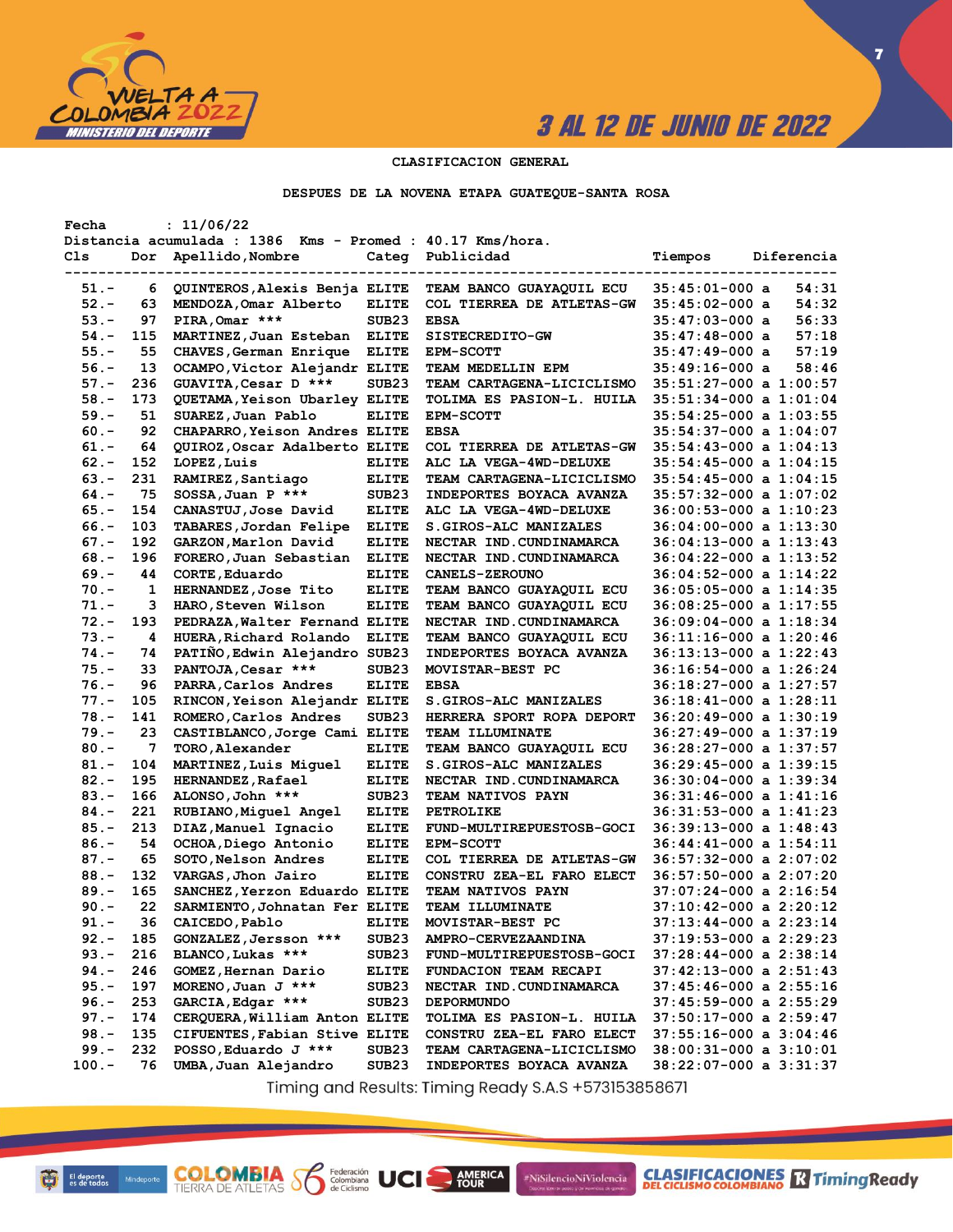

#### **CLASIFICACION GENERAL**

#### **DESPUES DE LA NOVENA ETAPA GUATEQUE-SANTA ROSA**

| Fecha   |     | : 11/06/22                                                        |                   |                                                  |                            |  |
|---------|-----|-------------------------------------------------------------------|-------------------|--------------------------------------------------|----------------------------|--|
|         |     | Distancia acumulada : 1386 Kms - Promed : 40.17 Kms/hora.         |                   |                                                  |                            |  |
| Cls     |     | Dor Apellido, Nombre Categ Publicidad<br>------------------------ |                   |                                                  | Tiempos Diferencia         |  |
|         |     | 101.- 233 ARZUAGA, Julio Jose SUB23                               |                   | TEAM CARTAGENA-LICICLISMO 38:22:48-000 a 3:32:18 |                            |  |
|         |     |                                                                   |                   | CLASIFICACION GENERAL SUB23                      |                            |  |
|         |     |                                                                   |                   |                                                  |                            |  |
| $1. -$  | 67  | RICO, Cristian David                                              | SUB23             | COL TIERREA DE ATLETAS-GW 34:55:30-000           |                            |  |
| $2 -$   | 45  | CADENA, Edgar ***                                                 | SUB <sub>23</sub> | <b>CANELS-ZEROUNO</b>                            | 6:13<br>$35:01:43-000$ a   |  |
| $3 -$   | 215 | CALLEJAS, Edinson ***                                             | SUB <sub>23</sub> | FUND-MULTIREPUESTOSB-GOCI                        | 10:19<br>$35:05:49-000$ a  |  |
| $4 -$   | 72  | FERNANDEZ, Oscar Hernan SUB23                                     |                   | INDEPORTES BOYACA AVANZA                         | 15:53<br>$35:11:23-000$ a  |  |
| $5. -$  | 176 | ROBLES, Camilo A ***                                              | SUB <sub>23</sub> | TOLIMA ES PASION-L. HUILA                        | 23:09<br>$35:18:39-000$ a  |  |
| $6. -$  | 223 | MUÑIZ,Jose R ***                                                  | SUB <sub>23</sub> | PETROLIKE                                        | 26:11<br>$35:21:41-000$ a  |  |
| $7 -$   | 77  | DIAGAMA, Marlon ***                                               | SUB23             | INDEPORTES BOYACA AVANZA                         | 32:59<br>$35:28:29-000$ a  |  |
| $8 -$   | 73  | URIAN, Jose M ***                                                 | SUB <sub>23</sub> | INDEPORTES BOYACA AVANZA                         | 41:47<br>$35:37:17-000$ a  |  |
| $9 -$   | 97  | $PIRA, Omar$ ***                                                  | SUB <sub>23</sub> | <b>EBSA</b>                                      | 51:33<br>$35:47:03-000$ a  |  |
| $10. -$ | 236 | GUAVITA, Cesar D ***                                              | SUB23             | TEAM CARTAGENA-LICICLISMO                        | 55:57<br>$35:51:27-000$ a  |  |
| $11. -$ | 75  | $SOSSA$ , Juan P ***                                              | SUB <sub>23</sub> | INDEPORTES BOYACA AVANZA                         | $35:57:32-000$ a $1:02:02$ |  |
| $12 -$  | 74  | PATIÑO, Edwin Alejandro SUB23                                     |                   | INDEPORTES BOYACA AVANZA                         | $36:13:13-000$ a $1:17:43$ |  |
| $13 -$  | 33  | PANTOJA, Cesar ***                                                | SUB <sub>23</sub> | MOVISTAR-BEST PC                                 | $36:16:54-000$ a $1:21:24$ |  |
| $14. -$ | 141 | ROMERO, Carlos Andres                                             | SUB <sub>23</sub> | HERRERA SPORT ROPA DEPORT                        | $36:20:49-000$ a $1:25:19$ |  |
| $15. -$ | 166 | ALONSO, John ***                                                  | SUB23             | TEAM NATIVOS PAYN                                | $36:31:46-000$ a $1:36:16$ |  |
| $16. -$ | 185 | GONZALEZ, Jersson ***                                             | SUB <sub>23</sub> | AMPRO-CERVEZAANDINA                              | $37:19:53-000$ a $2:24:23$ |  |
| $17. -$ | 216 | BLANCO, Lukas ***                                                 | SUB <sub>23</sub> | <b>FUND-MULTIREPUESTOSB-GOCI</b>                 | $37:28:44-000$ a $2:33:14$ |  |
| $18. -$ | 197 | MORENO, Juan J ***                                                | SUB <sub>23</sub> | NECTAR IND.CUNDINAMARCA                          | $37:45:46-000$ a $2:50:16$ |  |
| $19. -$ | 253 | GARCIA, Edgar ***                                                 | SUB <sub>23</sub> | <b>DEPORMUNDO</b>                                | $37:45:59-000$ a $2:50:29$ |  |
| $20 -$  | 232 | POSSO, Eduardo J ***                                              | SUB <sub>23</sub> | TEAM CARTAGENA-LICICLISMO                        | $38:00:31-000$ a $3:05:01$ |  |
| $21 -$  | 76  | UMBA, Juan Alejandro                                              | SUB <sub>23</sub> | INDEPORTES BOYACA AVANZA                         | $38:22:07-000$ a $3:26:37$ |  |
| $22 -$  | 233 | ARZUAGA, Julio Jose                                               | SUB23             | TEAM CARTAGENA-LICICLISMO                        | $38:22:48-000$ a $3:27:18$ |  |

Timing and Results: Timing Ready S.A.S +573153858671

**AMERICA** 

#NiSilencioNiViolencia



**CLASIFICACIONES** TimingReady

**COLOMBIA S6** 

Federación<br>Colombiana<br>de Ciclismo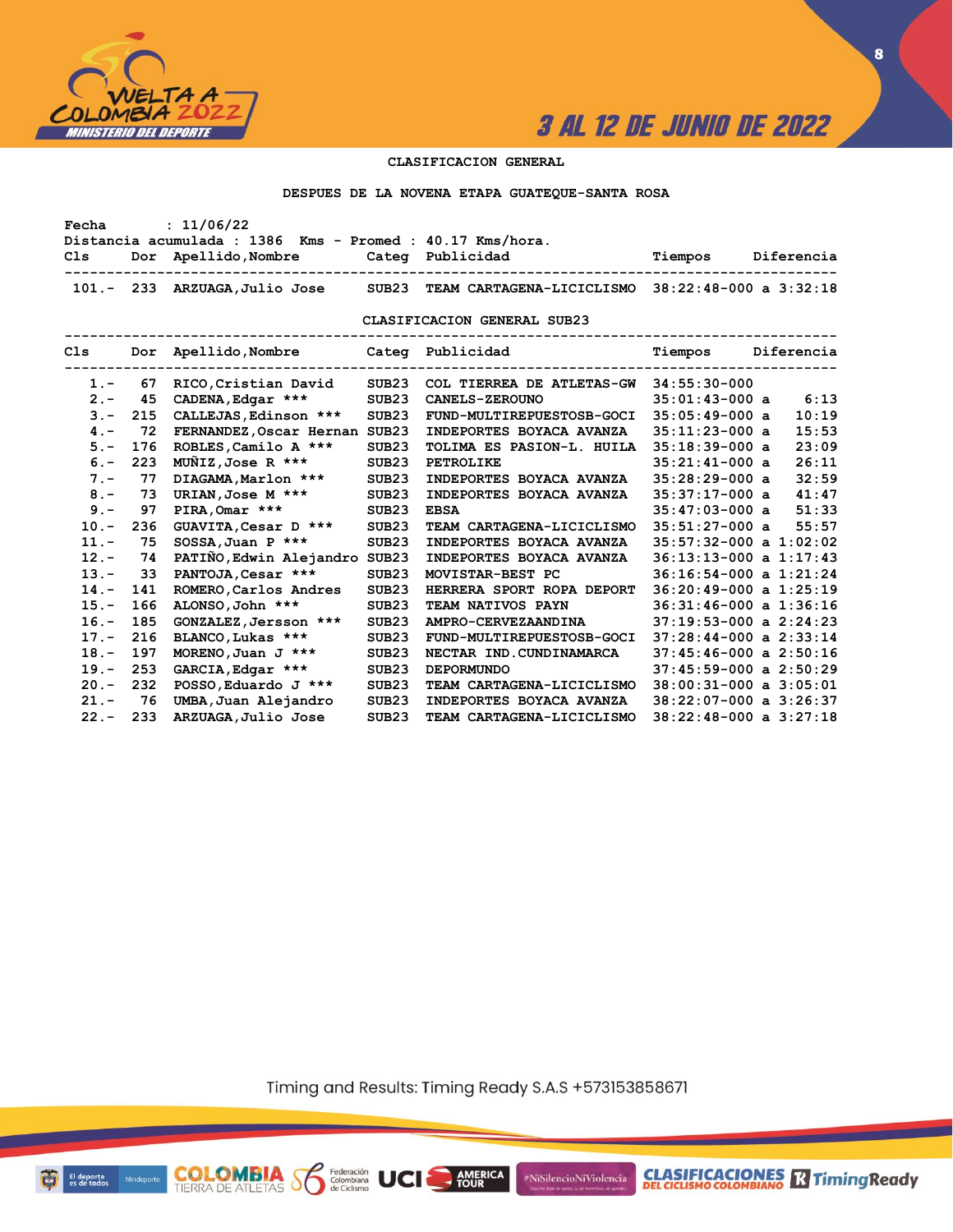

**CLASIFICACIONES** TimingReady

**9**

| $1 -$   | COL TIERREA DE ATLETAS-GW                  | 104:32:29               |       |  |  |
|---------|--------------------------------------------|-------------------------|-------|--|--|
| $2 -$   | TEAM MEDELLIN EPM                          | $104:32:43$ a $14$      |       |  |  |
| $3 -$   | <b>EPM-SCOTT</b>                           | $104:53:47$ a           | 21:18 |  |  |
| $4 -$   | ORGULLO PAISA-ANTIOQUIA                    | 104:55:30 a             | 23:01 |  |  |
| $5. -$  | SISTECREDITO-GW                            | $104:58:17$ a $25:48$   |       |  |  |
| $6. -$  | TEAM BANCO GUAYAQUIL ECU 105:19:23 a 46:54 |                         |       |  |  |
| $7 -$   | FUND-MULTIREPUESTOSB-GOCI                  | $105:29:11$ a $56:42$   |       |  |  |
| $8 -$   | <b>EBSA</b>                                | $105:31:20$ a           | 58:51 |  |  |
| $9 -$   | S.GIROS-ALC MANIZALES                      | $105:38:13$ a $1:05:44$ |       |  |  |
| $10. -$ | INDEPORTES BOYACA AVANZA                   | $105:55:21$ a $1:22:52$ |       |  |  |
|         | 11. - CANELS-ZEROUNO                       | $106:03:26$ a $1:30:57$ |       |  |  |
| $12. -$ | NECTAR IND.CUNDINAMARCA                    | $106:14:44$ a $1:42:15$ |       |  |  |
|         | 13.- MOVISTAR-BEST PC                      | $106:40:29$ a $2:08:00$ |       |  |  |
| $14. -$ | ALC LA VEGA-4WD-DELUXE                     | $107:31:39$ a $2:59:10$ |       |  |  |
| $15. -$ | CM TEAM                                    | $108:29:52$ a $3:57:23$ |       |  |  |
| $16. -$ | <b>TEAM NATIVOS PAYN</b>                   | $108:33:00$ a $4:00:31$ |       |  |  |
| $17. -$ | <b>TEAM ILLUMINATE</b>                     | $108:57:53$ a $4:25:24$ |       |  |  |
| $18. -$ | TOLIMA ES PASION-L. HUILA                  | $109:00:33$ a $4:28:04$ |       |  |  |
|         | 19.- TEAM CARTAGENA-LICICLISMO             | $109:41:19$ a $5:08:50$ |       |  |  |
|         |                                            |                         |       |  |  |

#### **CLASIFICACION GENERAL POR EQUIPOS**

#### **CLASIFICACION GENERAL POR PUNTOS**

| 1                 | 16             | REYES, Aldemar                | <b>ELITE</b>      | 47 Pts | 31 | 17  | <b>JAMAICA, Javier Ernesto ELITE</b> |              |    | 10 Pts     |
|-------------------|----------------|-------------------------------|-------------------|--------|----|-----|--------------------------------------|--------------|----|------------|
| $\overline{2}$    | 12             | DUARTE, Fabio Andres          | <b>ELITE</b>      | 38 Pts | 32 | 156 | <b>JULAJUJ</b> , Elex Rony           | <b>ELITE</b> | 10 | Pts        |
| 4                 | 65             | SOTO, Nelson Andres           | <b>ELITE</b>      | 34 Pts | 33 | 91  | ORTEGA, Robinson Armand              | <b>ELITE</b> | 9  | Pts        |
| 5                 | 72             | FERNANDEZ, Oscar Hernan SUB23 |                   | 32 Pts | 34 | 211 | PAREDES, Cesar Nicolas               | <b>ELITE</b> | 8  | Pts        |
| 6                 | $\overline{2}$ | CHALAPUD, Robinson Edua ELITE |                   | 30 Pts | 35 | 3   | HARO, Steven Wilson                  | <b>ELITE</b> | 8  | Pts        |
| 7                 | 81             | GIL, Angel Alexander          | <b>ELITE</b>      | 26 Pts | 36 | 94  | ACOSTA, Ruben Dario                  | <b>ELITE</b> | 7  | <b>Pts</b> |
| 8                 | 66             | PINEDA, Rafael Stive          | <b>ELITE</b>      | 22 Pts | 37 | 11  | SEVILLA, Oscar Miquel                | <b>ELITE</b> | 7  | Pts        |
| 9                 | 123            | ANGARITA, Marvin Orland ELITE |                   | 22 Pts | 38 | 106 | SUAZA, Bernando Albeiro              | <b>ELITE</b> | 6  | Pts        |
| 10                | 45             | CADENA, Edgar ***             | SUB <sub>23</sub> | 20 Pts | 39 | 62  | ATAPUMA, Jhon Darwin                 | <b>ELITE</b> | 6  | Pts        |
| 11                | 75             | $SOSSA$ , Juan P ***          | SUB23             | 18 Pts | 40 | 14  | OYOLA, Robigzon Leandro ELITE        |              | 6  | Pts        |
| $12 \overline{ }$ | 41             | PARRA, Heiner Rodrigo         | <b>ELITE</b>      | 18 Pts | 41 | 74  | PATIÑO, Edwin Alejandro SUB23        |              | 6  | Pts        |
| 13                | 164            | CUESTA, Steven Manuel         | <b>ELITE</b>      | 18 Pts | 42 | 101 | CHAPARRO, Didier Alonso ELITE        |              | 5  | Pts        |
| 14                | 76             | UMBA, Juan Alejandro          | SUB23             | 18 Pts | 43 | 212 | BAEZ, Esneider Arley                 | <b>ELITE</b> | 5. | Pts        |
| 15                | 56             | BOHORQUEZ, Hernando           | <b>ELITE</b>      | 17 Pts | 44 | 52  | CONTRERAS, Rodrigo                   | <b>ELITE</b> | 4  | Pts        |
| 16                | 116            | CARDONA, Julian               | <b>ELITE</b>      | 17 Pts | 45 | 115 | MARTINEZ, Juan Esteban               | <b>ELITE</b> |    | 4 Pts      |
| 17                | 161            | BOBADILLA, Duban Camilo ELITE |                   | 17 Pts | 46 | 53  | MUNOZ, Cristian Camilo               | <b>ELITE</b> | 3  | Pts        |
| 18                | 112            | BUSTAMANTE, Adrian Cami ELITE |                   | 17 Pts | 47 | 57  | RODRIGUEZ, John Anderso ELITE        |              |    | 3 Pts      |
| 19                | 61             | PEÑA, Wilson Estiben          | <b>ELITE</b>      | 16 Pts | 48 | 21  | TORRES, Rodolfo Andres               | <b>ELITE</b> | 3  | Pts        |
| 20                | 85             | SUESCA, Marco Tulio           | <b>ELITE</b>      | 14 Pts | 49 | 6   | QUINTEROS, Alexis Benja ELITE        |              | 3  | Pts        |
| 21                | 54             | OCHOA, Diego Antonio          | <b>ELITE</b>      | 14 Pts | 50 | 174 | CERQUERA, William Anton ELITE        |              | 3  | Pts        |
| 22                | 67             | RICO, Cristian David          | SUB23             | 12 Pts | 51 | 84  | OSORIO, Juan Felipe                  | <b>ELITE</b> |    | 2 Pts      |
| 23                | 32             | MONTENEGRO, Santiago          | <b>ELITE</b>      | 12 Pts | 52 | 63  | MENDOZA, Omar Alberto                | <b>ELITE</b> |    | 2 Pts      |
| 24                | 111            | AGUIRRE, Hernan Ricardo ELITE |                   | 12 Pts | 53 | 23  | CASTIBLANCO, Jorge Cami ELITE        |              |    | 2 Pts      |
| 25                | 215            | CALLEJAS, Edinson ***         | SUB <sub>23</sub> | 12 Pts | 54 | 135 | CIFUENTES, Fabian Stive ELITE        |              |    | 2 Pts      |
| 26                | 154            | CANASTUJ, Jose David          | <b>ELITE</b>      | 12 Pts | 55 | 114 | GUERRERO, Juan Diego                 | <b>ELITE</b> |    | 1 Pts      |
| 27                | 5              | GUTIERREZ, Carlos Alber ELITE |                   | 11 Pts | 56 | 31  | URBANO, Jerson Ruben                 | <b>ELITE</b> |    | 1 Pts      |
| 28                | 223            | MUNIZ, Jose R ***             | SUB23             | 11 Pts | 57 | 95  | EUGENIO, Yonathan Mique              | <b>ELITE</b> |    | 1 Pts      |
| 29                | 15             | SANCHEZ, Brayan Stiven        | <b>ELITE</b>      | 11 Pts | 58 | 113 | GOMEZ, David Santiago                | <b>ELITE</b> | 1  | Pts        |
| 30                | 191            | SIERRA, Yecid Arturo          | <b>ELITE</b>      | 10 Pts | 59 | 4   | HUERA, Richard Rolando               | <b>ELITE</b> |    | 1 Pts      |
|                   |                |                               |                   |        |    |     |                                      |              |    |            |

Timing and Results: Timing Ready S.A.S +573153858671

**AMERICA** 

#NiSilencioNiViolencia

Mind

**COLOMBIA**<br>TIERRA DE ATLETAS **S** de Ciclismo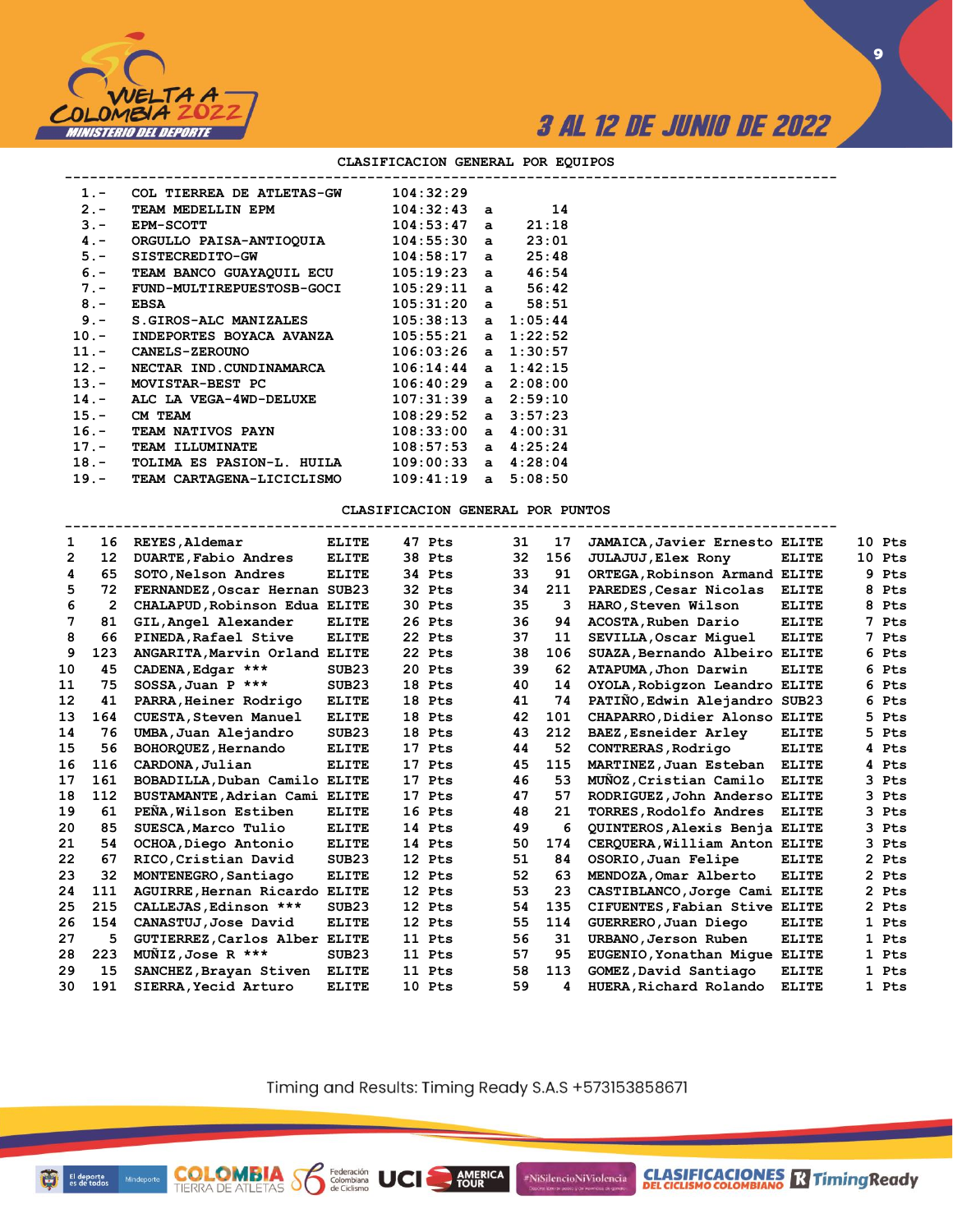



#### **CLASIFICACION GENERAL DE LA MONTAÑA**

| 1                 | 32  | MONTENEGRO, Santiago          | <b>ELITE</b>      | 42 Pts |  |
|-------------------|-----|-------------------------------|-------------------|--------|--|
| $\overline{2}$    | 45  | CADENA, Edgar ***             | SUB <sub>23</sub> | 31 Pts |  |
| 3                 | 211 | PAREDES, Cesar Nicolas        | <b>ELITE</b>      | 27 Pts |  |
| 4                 | 191 | SIERRA, Yecid Arturo          | <b>ELITE</b>      | 26 Pts |  |
| 5                 | 72  | FERNANDEZ, Oscar Hernan SUB23 |                   | 24 Pts |  |
| 6                 | 67  | RICO, Cristian David          | SUB <sub>23</sub> | 20 Pts |  |
| 7                 | 61  | PEÑA, Wilson Estiben          | <b>ELITE</b>      | 18 Pts |  |
| 8                 | 116 | CARDONA, Julian               | <b>ELITE</b>      | 17 Pts |  |
| 9                 | 111 | AGUIRRE, Hernan Ricardo ELITE |                   | 15 Pts |  |
| 10                | 12  | DUARTE, Fabio Andres          | <b>ELITE</b>      | 15 Pts |  |
| 11                | 215 | CALLEJAS, Edinson ***         | SUB <sub>23</sub> | 15 Pts |  |
| $12 \overline{ }$ | 85  | SUESCA, Marco Tulio           | <b>ELITE</b>      | 14 Pts |  |
| 13                | 16  | REYES, Aldemar                | ELITE             | 14 Pts |  |
| 14                | 41  | PARRA, Heiner Rodrigo         | <b>ELITE</b>      | 12 Pts |  |
| 15                | 114 | GUERRERO, Juan Diego          | <b>ELITE</b>      | 10 Pts |  |
| 16                | 2   | CHALAPUD, Robinson Edua ELITE |                   | 9 Pts  |  |
| 17                | 91  | ORTEGA, Robinson Armand ELITE |                   | 8 Pts  |  |
| 18                | 14  | OYOLA, Robigzon Leandro ELITE |                   | 8 Pts  |  |
| 19                | 161 | BOBADILLA, Duban Camilo ELITE |                   | 7 Pts  |  |
| 20                | 101 | CHAPARRO, Didier Alonso ELITE |                   | 7 Pts  |  |
| 21                | 56  | BOHORQUEZ, Hernando           | <b>ELITE</b>      | 6 Pts  |  |
| 22                | 81  | GIL, Angel Alexander          | <b>ELITE</b>      | 6 Pts  |  |
| 23                | 17  | JAMAICA, Javier Ernesto ELITE |                   | 6 Pts  |  |
| 24                | 15  | SANCHEZ, Brayan Stiven ELITE  |                   | 6 Pts  |  |
| 25                | 66  | PINEDA, Rafael Stive          | <b>ELITE</b>      | 5 Pts  |  |
| 26                | 5   | GUTIERREZ, Carlos Alber ELITE |                   | 3 Pts  |  |
| 27                | 4   | HUERA, Richard Rolando        | <b>ELITE</b>      | 3 Pts  |  |
| 28                | 94  | ACOSTA, Ruben Dario           | <b>ELITE</b>      | 2 Pts  |  |
| 29                | 113 | GOMEZ, David Santiago         | ELITE             | 2 Pts  |  |
| 30                | 102 | MORENO, Salvador              | <b>ELITE</b>      | 2 Pts  |  |
| 31                | 55  | CHAVES, German Enrique        | <b>ELITE</b>      | 2 Pts  |  |
| 32                | 23  | CASTIBLANCO, Jorge Cami ELITE |                   | 2 Pts  |  |
| 33                | 11  | SEVILLA, Oscar Miquel         | <b>ELITE</b>      | 1 Pts  |  |
| 34                | 53  | MUNOZ, Cristian Camilo        | <b>ELITE</b>      | 1 Pts  |  |
| 35                | 156 | <b>JULAJUJ, Elex Rony</b>     | <b>ELITE</b>      | 1 Pts  |  |
| 36                | 3   | HARO, Steven Wilson           | <b>ELITE</b>      | 1 Pts  |  |
| 37                | 213 | DIAZ, Manuel Ignacio          | <b>ELITE</b>      | 1 Pts  |  |
|                   |     |                               |                   |        |  |

**COLOMBIA Se Ederación** UCI

Timing and Results: Timing Ready S.A.S +573153858671

AMERICA

#NiSilencioNiViolencia



**10**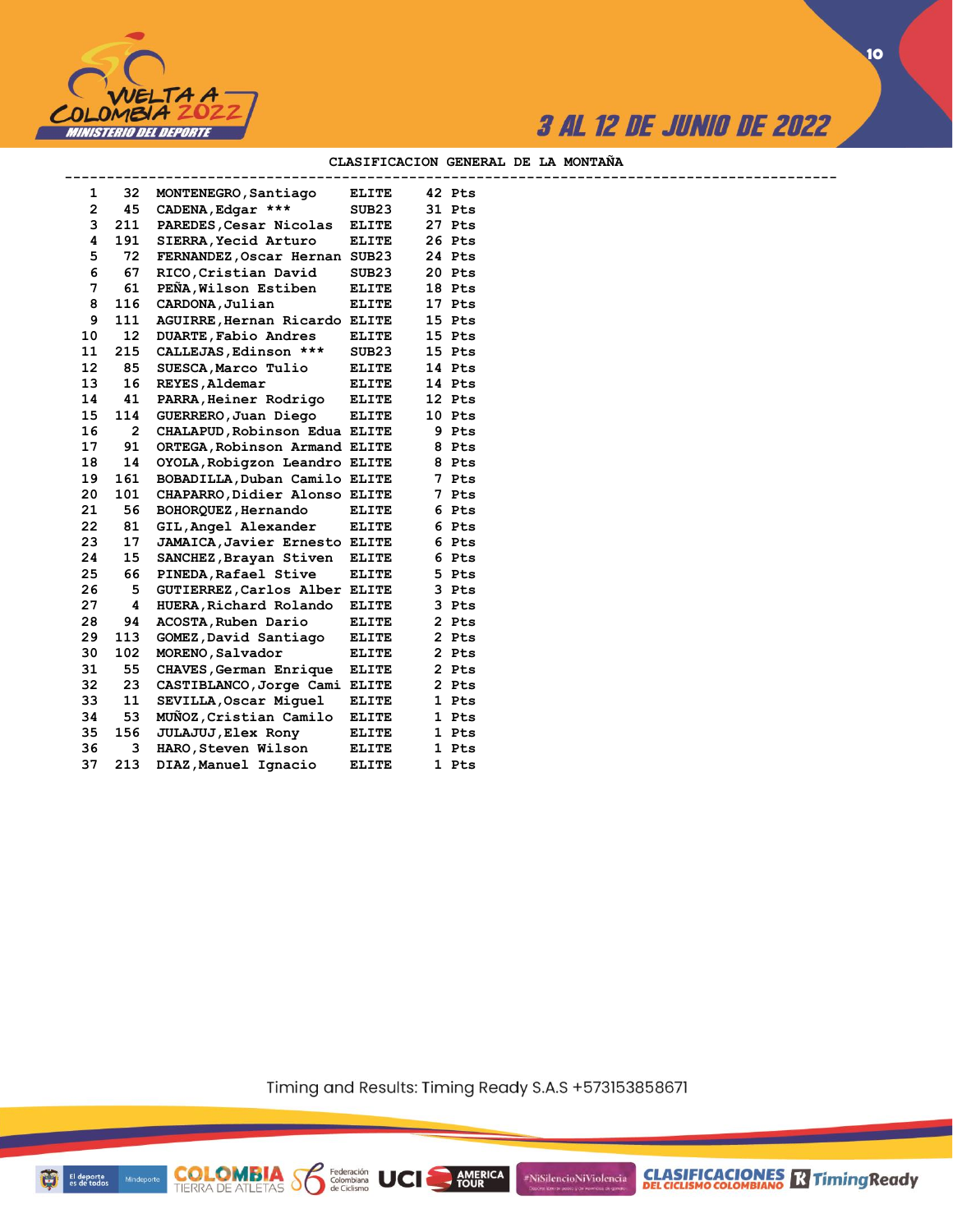

**11**

#### **CLASIFICACION GENERAL DE METAS VOLANTES**

| $\mathbf{1}$    |     | 72 FERNANDEZ, Oscar Hernan SUB23   |              | 19 Pts |  |  |
|-----------------|-----|------------------------------------|--------------|--------|--|--|
| $\overline{2}$  | 164 | CUESTA,Steven Manuel               | <b>ELITE</b> | 10 Pts |  |  |
| 3               | 91  | ORTEGA, Robinson Armand ELITE      |              | 9 Pts  |  |  |
| 4               | 65  | SOTO, Nelson Andres                | <b>ELITE</b> | 9 Pts  |  |  |
| 5               | 16  | REYES, Aldemar                     | <b>ELITE</b> | 9 Pts  |  |  |
| 6               | 223 | $M\ddot{\text{ON}}$ IZ, Jose R *** | SUB23        | 8 Pts  |  |  |
| 7               | 45  | CADENA, Edgar ***                  | SUB23        | 5 Pts  |  |  |
| 8               | 116 | CARDONA, Julian                    | <b>ELITE</b> | 4 Pts  |  |  |
| 9               | 123 | ANGARITA, Marvin Orland ELITE      |              | 4 Pts  |  |  |
| 10              | 6   | QUINTEROS, Alexis Benja ELITE      |              | 3 Pts  |  |  |
| 11              | 75  | $SOSSA$ , Juan P ***               | SUB23        | 3 Pts  |  |  |
| 12 <sup>°</sup> | 174 | CERQUERA, William Anton ELITE      |              | 3 Pts  |  |  |
| 13              | 17  | JAMAICA, Javier Ernesto ELITE      |              | 3 Pts  |  |  |
| 14              | 3   | HARO, Steven Wilson                | <b>ELITE</b> | 3 Pts  |  |  |
| 15              | 12  | DUARTE, Fabio Andres               | <b>ELITE</b> | 2 Pts  |  |  |
| 16              | 161 | BOBADILLA, Duban Camilo ELITE      |              | 2 Pts  |  |  |
| 17              | 11  | SEVILLA, Oscar Miquel ELITE        |              | 2 Pts  |  |  |
| 18              | 211 | PAREDES, Cesar Nicolas ELITE       |              | 2 Pts  |  |  |
| 19              | 23  | CASTIBLANCO, Jorge Cami ELITE      |              | 2 Pts  |  |  |
| 20              | 135 | CIFUENTES, Fabian Stive ELITE      |              | 2 Pts  |  |  |
| 21              | 101 | CHAPARRO, Didier Alonso ELITE      |              | 1 Pts  |  |  |
| 22              | 5   | GUTIERREZ, Carlos Alber ELITE      |              | 1 Pts  |  |  |
| 23              | 114 | GUERRERO,Juan Diego                | <b>ELITE</b> | 1 Pts  |  |  |
| 24              | 15  | SANCHEZ, Brayan Stiven ELITE       |              | 1 Pts  |  |  |
| 25              | 31  | URBANO,Jerson Ruben                | <b>ELITE</b> | 1 Pts  |  |  |
| 26              | 95  | EUGENIO, Yonathan Mique ELITE      |              | 1 Pts  |  |  |
| 27              | 113 | GOMEZ, David Santiago              | <b>ELITE</b> | 1 Pts  |  |  |
| 28              | 14  | OYOLA, Robigzon Leandro ELITE      |              | 1 Pts  |  |  |
| 29              | 4   | HUERA, Richard Rolando             | <b>ELITE</b> | 1 Pts  |  |  |

**COLOMBIA Se Ederación** UCI

Timing and Results: Timing Ready S.A.S +573153858671

AMERICA

#NiSilencioNiViolencia

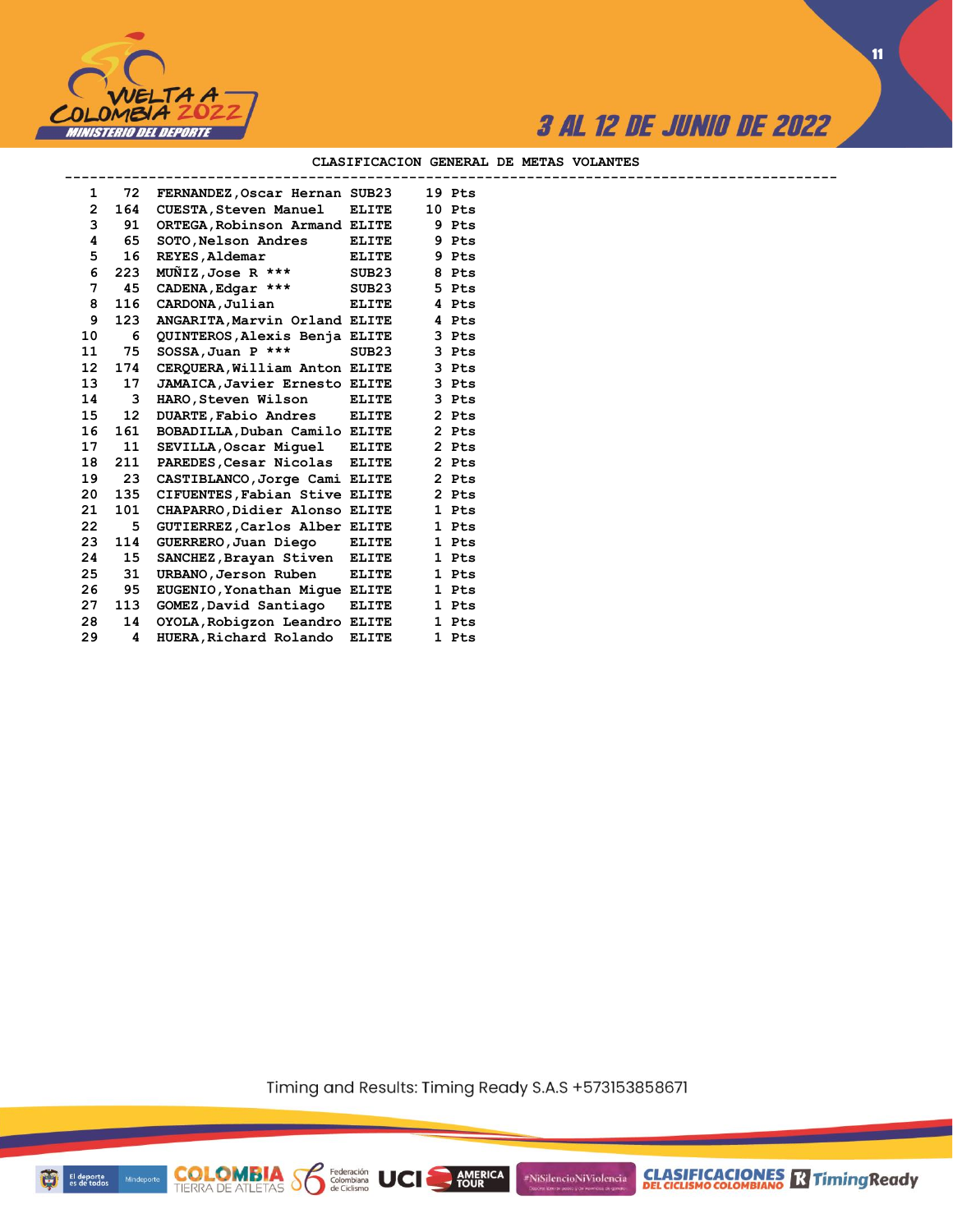



## **BOLETIN JURADO DE COMISARIOS COMUNICADO 09**

**NOVENA ETAPA**

**GUATEQUE – MACHETA – SISGA – CHOCONTA – TUNJA – PAIPA – DUITAMA – STA ROSA DE VITERBO 182.2 KM SABADO 11 DE JUNIO DE 2022**

**MULTAS Y SANCIONES / FINEES AND PENALTIES** 

**1. ART. 2.12.007 NUMERAL 8.3 LANZAR DESECHOS FUERA DE LAS ZONAS MULTA CHF 50** 

**LOS CORREDORES No 73 URIAN, JOSE UCI ID 10086076669 No 112 BUSTAMANTE, ADRIAN UCI ID 10010197512 No 191 SIERRA, YESID ANTURO UCI ID 10010985939**

**2. ART. 2.12.007 NUMERAL 8.1 NO RESPETAR LAS INSTRUCCIONES DE LOS COMISARIOS MULTA CHF 50**

**CONDUCTOR DE MOTO No 1 PRENSA – DUBAN AGUDELO**

**3. ART. 2.12.007 NUMERAL 4.6 REMOLQUE – MULTA CHF 50 – 25 PUNTOS EN EL RANKING UCI Y DESCALIFICACION DE LOS CORREDORES No 123 ANGARITA, MARVIN UCI\_ID 10006284570 No 164 CUESTA, STIVEN MANUEL UCI ID 10010743944**

**DIRECTOR DEPORTIVO TEAM NATIVOS ROBERTO SANCHEZ MULTA CHF 50**

**RETIROS/DNF: LOS CORREDORES No 107-145-222**

**NOTAS SOBRE LA ETAPA 10 CONTRA RELOJ INDIVIDUAL:**

**- EL INTERVALO ES DE 1 MINUTO ENTRE CADA CORREDOR. LOS ULTIMOS 15 CORREDORES CON INTERVALO DE 2 MINUTOS.** 

**- MEDICION DE BICICLETAS: 15 MINUTOS ANTES DE SU CORRESPONDIENTE PARTIDA.** 

**- MOTOS DE PRENSA TRABAJARAN EN PUESTOS FIJOS.** 

**FDO JURADO DE COMISARIOS**

**SE LES RECUERDA A TODOS LOS DIRECTORES DEPORTIVOS QUE SUS CORREDORES DEBEN LLEVAR EL CHIP EN LA ETAPA CONTRARELOJ Y HACER LA RESPETIVA DEVOLUCION EN EL SITIO DE META AL FINALIZAR LA ETAPA, SE RECIBEN LOS CHIPS LIMPIOS Y SIN AMARRES.** 

Timing and Results: Timing Ready S.A.S +573153858671

AMERICA

#NiSilencioNiViolencia

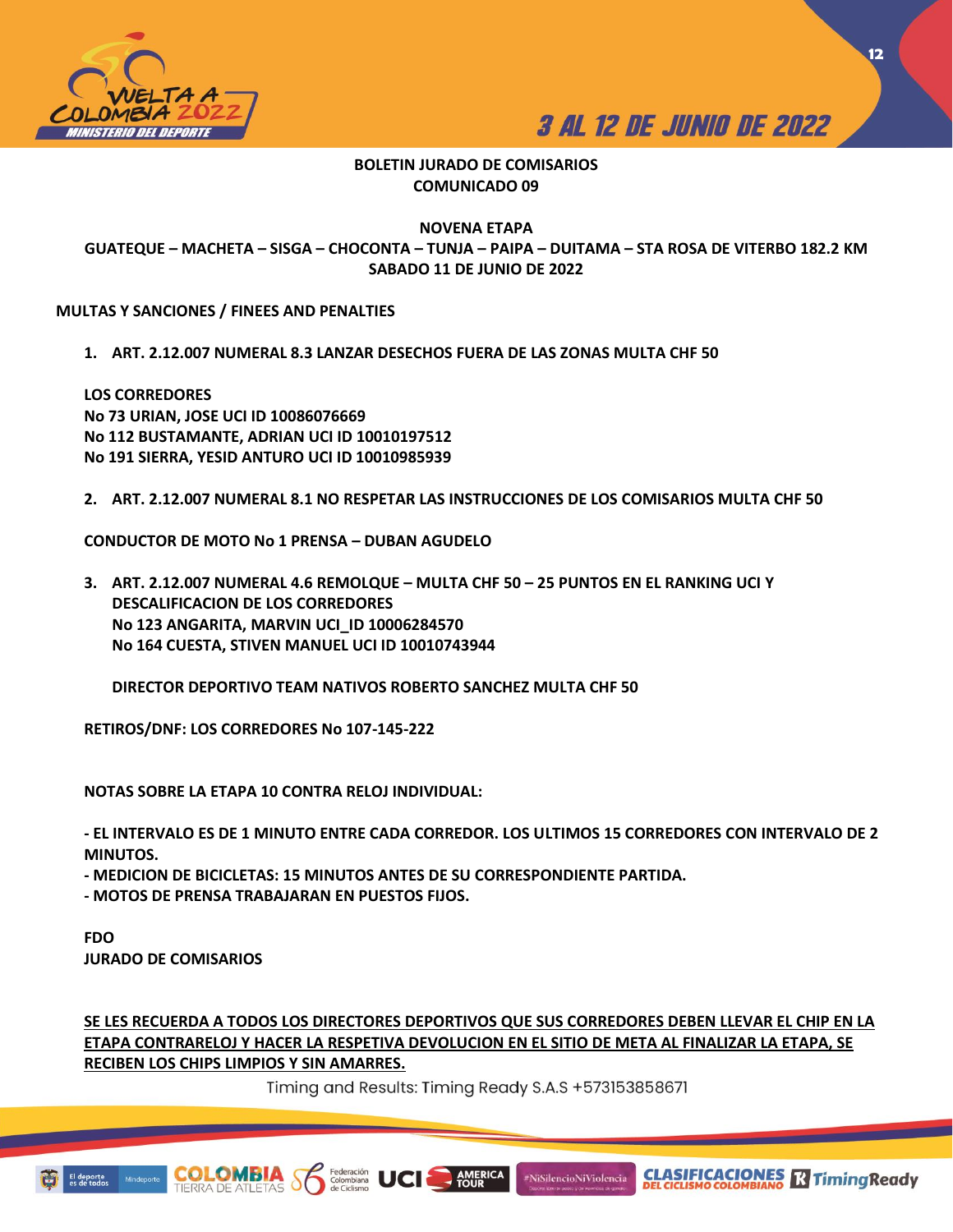

**CLASIFICACIONES M**Timing Ready

## **DECIMA ETAPA CRI PAIPA – TUNJA 41.9 KM DOMINGO 12 DE JUNIO DE 2022**

| <b>HORA DE SALIDA:</b>   | $9:20$ AM                                                                      |
|--------------------------|--------------------------------------------------------------------------------|
| SITIO DE SALIDA:         | VIA CENTRAL TERMINAL DE PAIPA                                                  |
| SITIO DE LLEGADA:        | <b>PLAZA DE BOLIVAR DE TUNJA</b>                                               |
| <b>CONTROL MEDICO:</b>   | SE AVISARÁ OPORTUNAMENTE                                                       |
| LIMITE DE CLASIFICACION: | 35%                                                                            |
|                          | ZONA DESCARTE DESECHOS: PROHIBIDO EN ZONAS DESPOBLADAS O CAMPO ABIERTO KM 40.1 |

**ZONA DE ABASTECIMIENTO: PIE EN TIERRA: NO HAY**

**NOTA: ENVIO DE RESULTADOS EN DIGITAL, UNA VEZ ENTREGADO EL INFORME DE LOS COMISARIOS DESPUES DE LA ETAPA.** 

## **ALTIMETRIA DE LA DECIMA ETAPA**



Timing and Results: Timing Ready S.A.S +573153858671

**AMERICA** 

#NiSilencioNiViolencia

**COLOMBIA**<br>TIERRA DE ATLETAS

Federación<br>Colombiana<br>de Ciclismo

S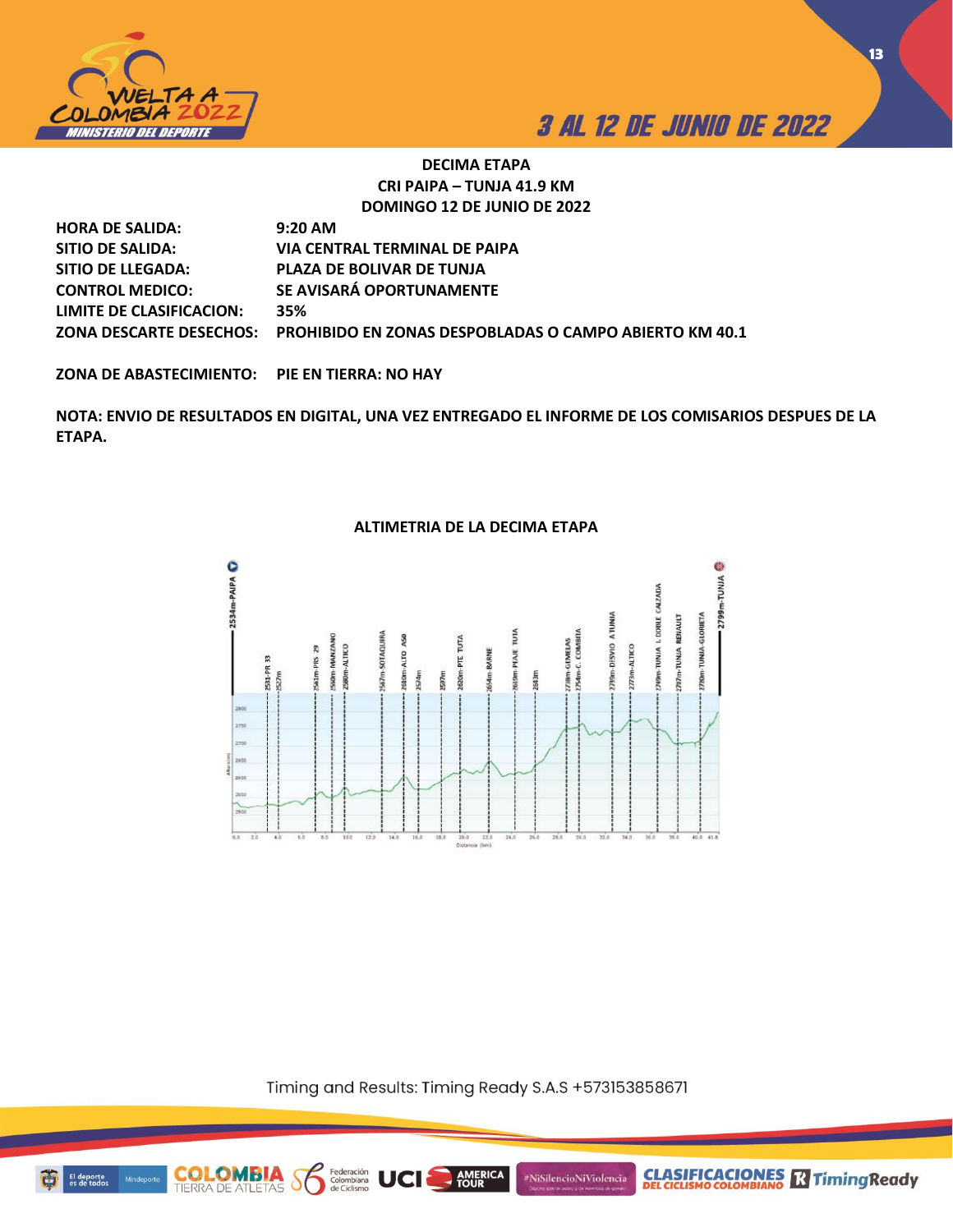



## **BOLETIN DE DIRECCION**

### **CUADRO DE PORTADORES DE CAMISETAS**

| <b>CAMISETA</b>                    | <b>LIDER</b>                      | <b>PORTADOR</b>                   |
|------------------------------------|-----------------------------------|-----------------------------------|
| <b>ETAPA</b>                       | <b>ROBINSON CHALAPUD</b>          | <b>ROBINSON CHALAPUD</b>          |
| AGENCIA NACIONAL DE SEGURIDAD VIAL | <b>TEAM BANCO GUAYAQUIL</b>       | <b>TEAM BANCO GUAYAQUIL</b>       |
| <b>SPRINTS ESPECIALES</b>          | <b>OSCAR FERNANDEZ</b>            | <b>OSCAR FERNANDEZ</b>            |
| <b>SURA</b>                        | <b>INDEPORTES BOYACA AVANZA</b>   | <b>INDEPORTES BOYACA AVANZA</b>   |
| PREMIOS DE MONTAÑA                 | <b>SANTIAGO MONTENEGRO</b>        | <b>SANTIAGO MONTENEGRO</b>        |
| <b>CERVEZA ANDINA</b>              | <b>MOVISTAR BEST PC</b>           | <b>MOVISTAR BEST PC</b>           |
| <b>LIDER SUB23</b>                 | <b>CRISTIAN DAVID RICO</b>        | <b>CRISTIAN DAVID RICO</b>        |
| <b>MANZANA POSTOBON</b>            | <b>COLOMBIA TIERRA DE ATLETAS</b> | <b>COLOMBIA TIERRA DE ATLETAS</b> |
| <b>LIDER PUNTOS</b>                | <b>ALDEMAR REYES</b>              | <b>ALDEMAR REYES</b>              |
| <b>MACPOLLO</b>                    | <b>TEAM MEDELLIN</b>              | <b>TEAM MEDELLIN</b>              |
| <b>LIDER GENERAL</b>               | <b>FABIO DUARTE</b>               | <b>FABIO DUARTE</b>               |
| <b>MINISTERIO DEL DEPORTE</b>      | <b>TEAM MEDELLIN - EPM</b>        | <b>TEAM MEDELLIN - EPM</b>        |
|                                    |                                   |                                   |

**FDO**

**JORGE MAURICIO VARGAS CARREÑO ARMANDO MORELO PEÑA JOSE ANGEL CALDERON**

**CRONOMETRAJE Y RESULTADOS (TIMING READY)** 

Timing and Results: Timing Ready S.A.S +573153858671

AMERICA

#NiSilencioNiViolencia



Mind

**COLOMBIA**<br>TIERRA DE ATLETAS

Federación<br>Colombiana<br>de Ciclismo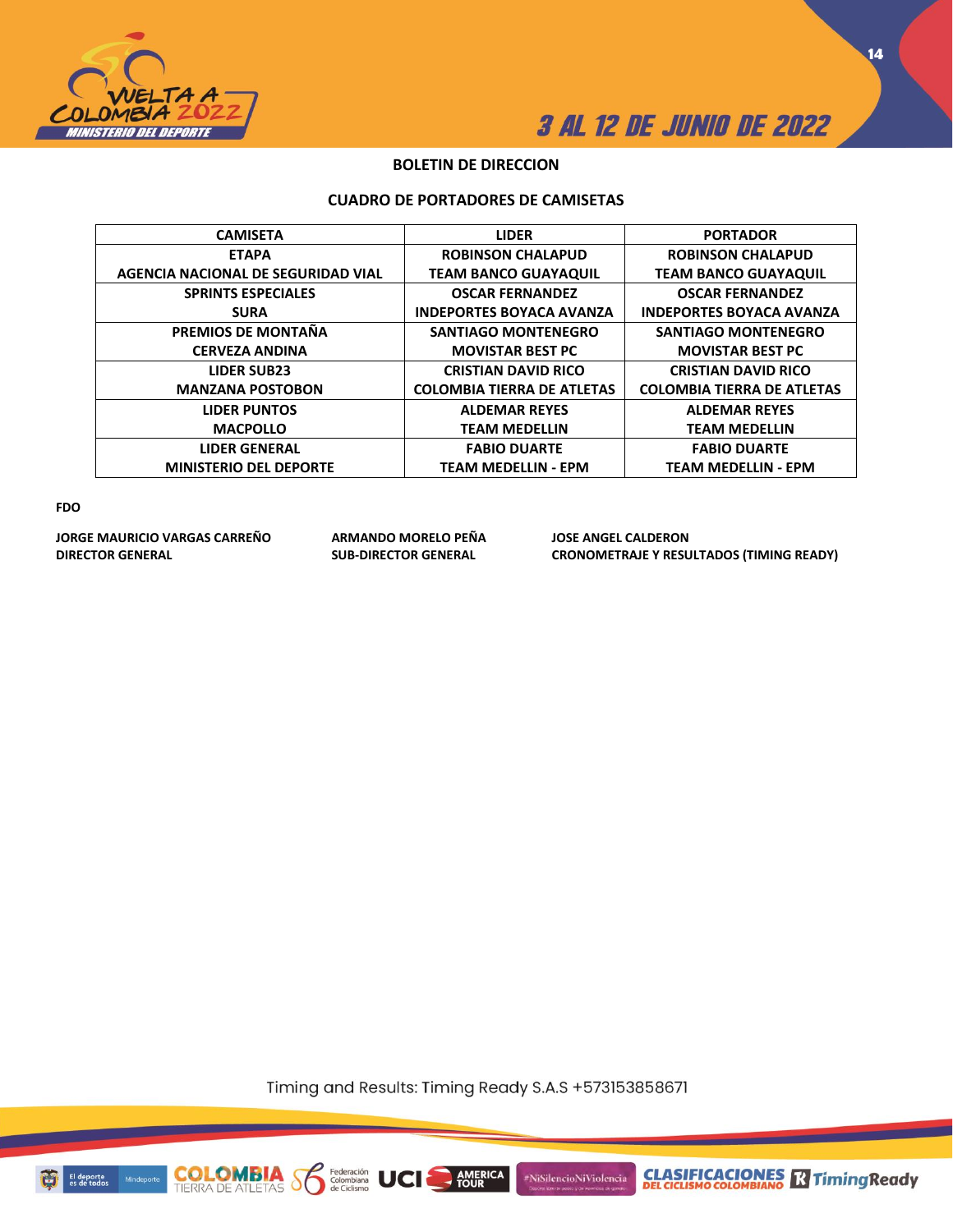

# **3 AL 12 DE JUNIO DE 2022**

 $\overline{15}$ 

#### ORDEN DE PARTIDA DECIMA ETAPA C.R.I PAIPA-TUNJA 41.9 KM

| Ord. | H.salida | Dor | Apellido, Nombre          |            | Categ Publicidad                | <b>Interv.</b> |
|------|----------|-----|---------------------------|------------|---------------------------------|----------------|
| 1    | 09:20:00 | 233 | ARZUAGA, Julio Jose       |            | SUB23 TEAM CARTAGENA-LICICLISMO | 00:00:00       |
| 2    | 09:21:00 | 76  | UMBA, Juan Alejandro      |            | SUB23 INDEPORTES BOYACA AVANZA  | 00:01:00       |
| з    | 09:22:00 | 232 | POSSO, Eduardo J ***      |            | SUB23 TEAM CARTAGENA-LICICLISMO | 00:02:00       |
| 4    | 09:23:00 | 135 | CIFUENTES, Fabian Sti     |            | ELITE CONSTRU ZEA-EL FARO ELECT | 00:03:00       |
| 5    | 09:24:00 | 174 | CERQUERA, William Ant     |            | ELITE TOLIMA ES PASION-L. HUILA | 00:04:00       |
| 6    | 09:25:00 | 253 | GARCIA, Edgar ***         |            | SUB23 DEPORMUNDO                | 00:05:00       |
| 7    | 09:26:00 | 197 | MORENO, Juan J ***        |            | SUB23 NECTAR IND. CUNDINAMARCA  | 00:06:00       |
| 8    | 09:27:00 | 246 | GOMEZ, Hernan Dario       |            | ELITE FUNDACION TEAM RECAPI     | 00:07:00       |
| 9    | 09:28:00 | 216 | BLANCO, Lukas ***         |            | SUB23 FUND-MULTIREPUESTOSB-GOCI | 00:08:00       |
| 10   | 09:29:00 | 185 | GONZALEZ, Jersson ***     |            | SUB23 AMPRO-CERVEZAANDINA       | 00:09:00       |
| 11   | 09:30:00 | 36  | CAICEDO, Pablo            |            | ELITE MOVISTAR-BEST PC          | 00:10:00       |
| 12   | 09:31:00 | 22  | SARMIENTO, Johnatan F     |            | ELITE TEAM ILLUMINATE           | 00:11:00       |
| 13   | 09:32:00 | 165 | SANCHEZ, Yerzon Eduar     |            | ELITE TEAM NATIVOS PAYN         | 00:12:00       |
| 14   | 09:33:00 | 132 | VARGAS, Jhon Jairo        |            | ELITE CONSTRU ZEA-EL FARO ELECT | 00:13:00       |
| 15   | 09:34:00 | 65  | SOTO, Nelson Andres       |            | ELITE COL TIERREA DE ATLETAS-GW | 00:14:00       |
| 16   | 09:35:00 | 54  | OCHOA, Diego Antonio      |            | ELITE EPM-SCOTT                 | 00:15:00       |
| 17   | 09:36:00 | 213 | DIAZ, Manuel Ignacio      |            | ELITE FUND-MULTIREPUESTOSB-GOCI | 00:16:00       |
| 18   | 09:37:00 | 221 | RUBIANO, Miquel Angel     |            | ELITE PETROLIKE                 | 00:17:00       |
| 19   | 09:38:00 | 166 | ALONSO, John ***          |            | SUB23 TEAM NATIVOS PAYN         | 00:18:00       |
| 20   | 09:39:00 | 195 | <b>HERNANDEZ, Rafael</b>  |            | ELITE NECTAR IND. CUNDINAMARCA  | 00:19:00       |
| 21   | 09:40:00 | 104 | MARTINEZ, Luis Miquel     |            | ELITE S.GIROS-ALC MANIZALES     | 00:20:00       |
| 22   | 09:41:00 | 7   | TORO, Alexander           |            | ELITE TEAM BANCO GUAYAQUIL ECU  | 00:21:00       |
| 23   | 09:42:00 | 23  | CASTIBLANCO, Jorge Ca     |            | ELITE TEAM ILLUMINATE           | 00:22:00       |
| 24   | 09:43:00 | 141 | ROMERO, Carlos Andres     |            | SUB23 HERRERA SPORT ROPA DEPORT | 00:23:00       |
| 25   | 09:44:00 | 105 | RINCON, Yeison Alejan     |            | ELITE S.GIROS-ALC MANIZALES     | 00:24:00       |
| 26   | 09:45:00 | 96  | PARRA, Carlos Andres      | ELITE EBSA |                                 | 00:25:00       |
| 27   | 09:46:00 | 33  | PANTOJA, Cesar ***        |            | SUB23 MOVISTAR-BEST PC          | 00:26:00       |
| 28   | 09:47:00 | 4   | HUERA, Richard Roland     |            | ELITE TEAM BANCO GUAYAQUIL ECU  | 00:27:00       |
| 29   | 09:48:00 | 74  | PATIÑO, Edwin Alejand     |            | SUB23 INDEPORTES BOYACA AVANZA  | 00:28:00       |
| 30   | 09:49:00 | з   | <b>HARO,Steven Wilson</b> |            | ELITE TEAM BANCO GUAYAQUIL ECU  | 00:29:00       |
| 31   | 09:50:00 | 193 | PEDRAZA, Walter Ferna     |            | ELITE NECTAR IND. CUNDINAMARCA  | 00:30:00       |
| 32   | 09:51:00 | 1   | HERNANDEZ, Jose Tito      |            | ELITE TEAM BANCO GUAYAQUIL ECU  | 00:31:00       |
| 33   | 09:52:00 | 196 | FORERO, Juan Sebastia     |            | ELITE NECTAR IND. CUNDINAMARCA  | 00:32:00       |
| 34   | 09:53:00 | 44  | CORTE, Eduardo            |            | ELITE CANELS-ZEROUNO            | 00:33:00       |
| 35   | 09:54:00 | 192 | GARZON, Marlon David      |            | ELITE NECTAR IND. CUNDINAMARCA  | 00:34:00       |
| 36   | 09:55:00 | 103 | TABARES, Jordan Felip     |            | ELITE S.GIROS-ALC MANIZALES     | 00:35:00       |
| 37   | 09:56:00 | 154 | CANASTUJ, Jose David      |            | ELITE ALC LA VEGA-4WD-DELUXE    | 00:36:00       |
| 38   | 09:57:00 | 75  | SOSSA, Juan P ***         |            | SUB23 INDEPORTES BOYACA AVANZA  | 00:37:00       |
| 39   | 09:58:00 | 231 | RAMIREZ, Santiago         |            | ELITE TEAM CARTAGENA-LICICLISMO | 00:38:00       |
| 40   | 09:59:00 | 152 | LOPEZ, Luis               |            | ELITE ALC LA VEGA-4WD-DELUXE    | 00:39:00       |
| 41   | 10:00:00 | 64  | QUIROZ, Oscar Adalber     |            | ELITE COL TIERREA DE ATLETAS-GW | 00:40:00       |
| 42   | 10:01:00 | 92  | CHAPARRO, Yeison Andr     | ELITE EBSA |                                 | 00:41:00       |
| 43   | 10:02:00 | 51  | SUAREZ, Juan Pablo        |            | ELITE EPM-SCOTT                 | 00:42:00       |
| 44   | 10:03:00 | 173 | QUETAMA, Yeison Ubarl     |            | ELITE TOLIMA ES PASION-L. HUILA | 00:43:00       |
| 45   | 10:04:00 | 236 | GUAVITA, Cesar D ***      |            | SUB23 TEAM CARTAGENA-LICICLISMO | 00:44:00       |
| 46   | 10:05:00 | 13  | OCAMPO, Victor Alejan     |            | ELITE TEAM MEDELLIN EPM         | 00:45:00       |
| 47   | 10:06:00 | 55  | CHAVES, German Enriqu     |            | ELITE EPM-SCOTT                 | 00:46:00       |
| 48   | 10:07:00 | 115 | MARTINEZ, Juan Esteba     |            | ELITE SISTECREDITO-GW           | 00:47:00       |
| 49   | 10:08:00 | 97  | PIRA, Omar ***            | SUB23 EBSA |                                 | 00:48:00       |
| 50   | 10:09:00 | 63  | MENDOZA, Omar Alberto     |            | ELITE COL TIERREA DE ATLETAS-GW | 00:49:00       |
| 51   | 10:10:00 | 6   | QUINTEROS, Alexis Ben     |            | ELITE TEAM BANCO GUAYAQUIL ECU  | 00:50:00       |
| 52   | 10:11:00 | 102 | MORENO, Salvador          |            | ELITE S.GIROS-ALC MANIZALES     | 00:51:00       |

Timing and Results: Timing Ready S.A.S +573153858671

**AMERICA** 

#NiSilencioNiViolencia

**COLOMBIA Se Ederación** UCI